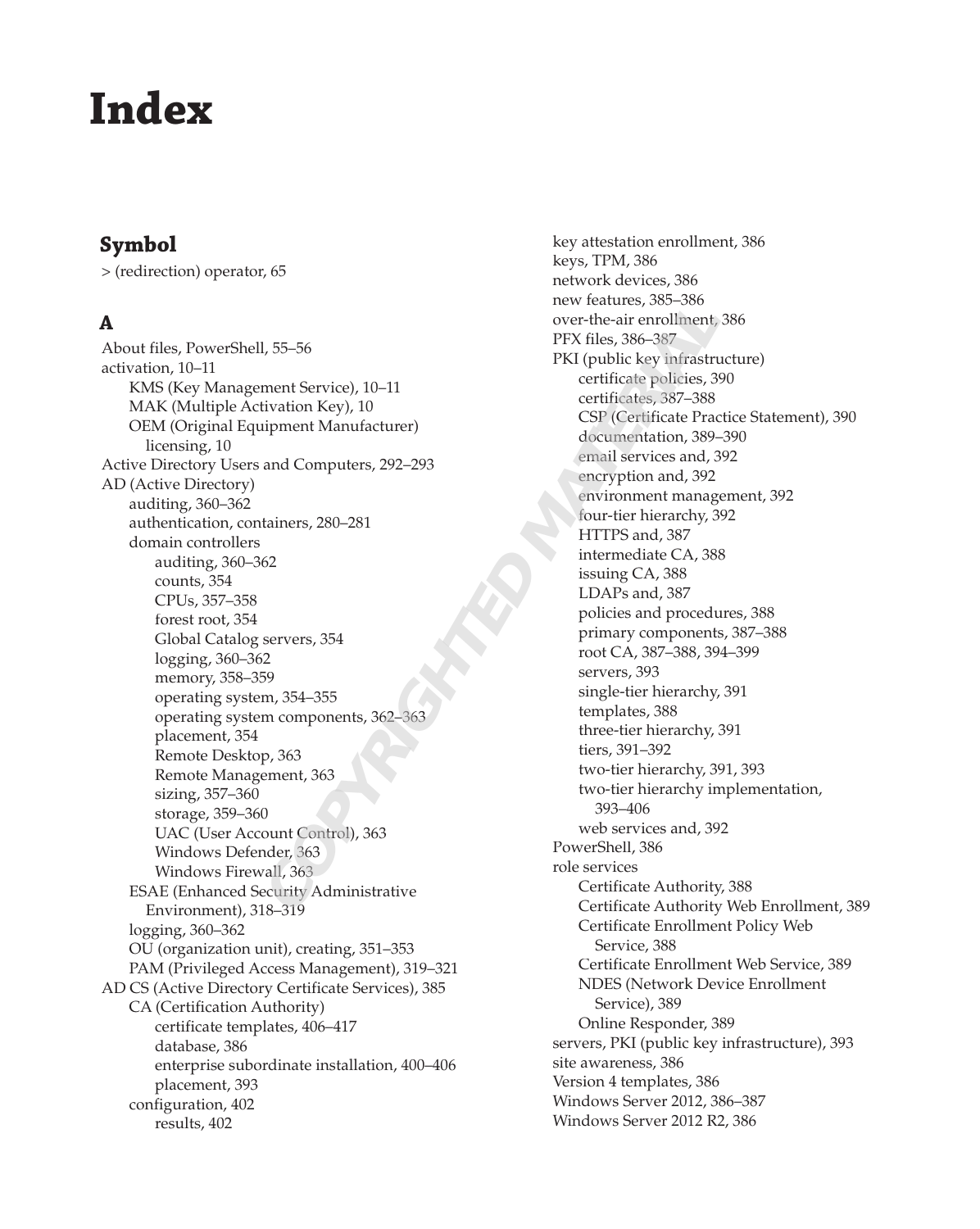AD DS (Active Directory Domain Services), 180 Active Directory Recycle Bin, 370 computer management, 363 schema classes, 364 computer objects, 364 domains child domains, 343 forest root domain, 343 objects, 342 parent domains, 343 forests, 342 domains, 342, 343 multiple, 343–344 security boundaries, 342 FSMO (Flexible Single Master Operation) roles, 350 domain naming master, 351 infrastructure master, 351 PDC emulator, 351 RID master, 351 schema master, 351 GPO (Group Policy Object), 374 links, PowerShell and, 380 reports, 378–379 searching for, 377–378 settings, PowerShell and, 379–380 Group Policy, 373, 374 enforcement, 376 inheritance, 375–376 linking, 375 tasks, 376–377 troubleshooting, 380–382 groups, 370 adding members, 373 creating, 372–373 distribution, 371 scopes, 371 security, 371 token sizes and, 371–372 IPv4 configuration, 181 LSA (Local Security Authority), 371–372 objects, 342 PAM (Privileged Access Management), 339 JEA, 341 JIT, 341 MIM, 341 replication configuration, 349 domain, 349 high-level, 349

KCC (Knowledge Consistency Checker), 348 PowerShell, 350 RPC over IP, 349 schema, 348 SMTP, 349 sites, 345–347 link design, 347–348 trusts, 344–345 user management, 366–368 Windows Server 2003 at End of Life, 339 Windows Server 2012 Active Directory Recycle Bin, 340 DAC (Dynamic Access Control), 340 Fine-Grained Password Policies, 340 virtualization, 340 Windows Server 2012 R2 Conditional Access, 340 Multifactor Authentication, 340 Workplace Join, 340 Work Folders and, 252 AD FS (Active Directory Federation Services) account partner organization, 425 AD DS domain, 430 application access external client, 452–454 internal client testing, 445–446 authentication, 423 certificates, 432 claims, 425 claims provider, 425 deployment, 433–454 external client, application access, 452–454 federation servers, 430 gMSA (group-managed service account), 432–433 identity federation, 424 infrastructure, 430 internal client, application access, 445–446 internal DNS name resolution, 439–440 DNS Manager host, 441 DNS Manager zone, 440 overview, 426–428 planning and design, 429 component placement, 429–431 relying party, 426, 445 relying party trust, 426 resource partner organization, 426 SAML (Security Assertion Markup Language), 423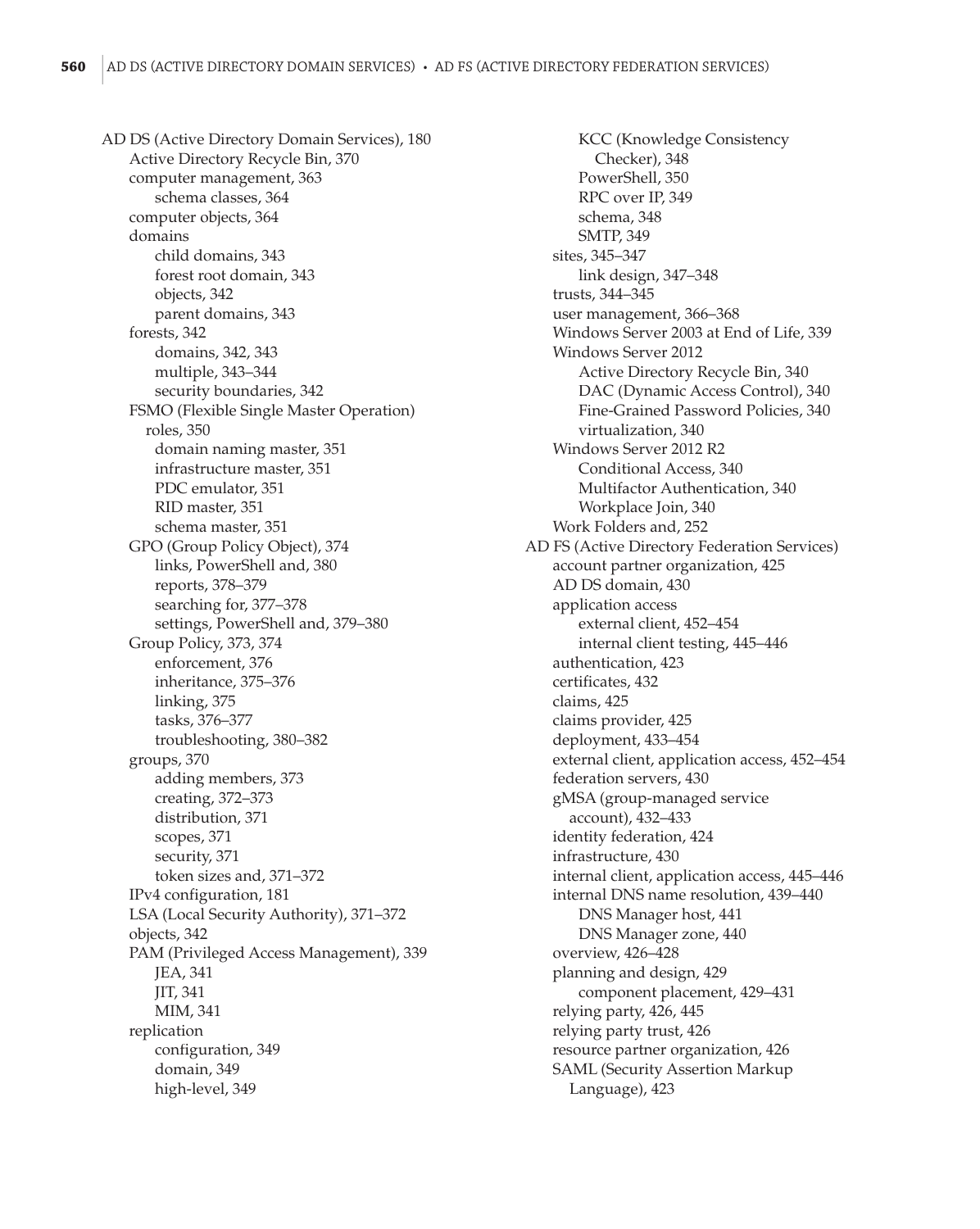sample federated Application appVM, 441 IIS Manager, 442–443 PowerShell ISE, 441–442 token-signing certificate, 442 sample federated application, 441 publishing, 450–452 server role installation adfsVM logon, 433–434 certificate import, 436 Configuration Wizard, 435 File Explorer, 436 Pre-requisite checks, 439 Review Options, 438 service account, 438 service name, 437 SQL Server database, 431 STS (Security Token Service), 423 WAP servers, 429 role service, 447–450 Web Application Proxy cluster, 430–431 web server, 430 WS-Federation and, 423 ADAC groups, creating, 372–373 Add Roles and Features Wizard, 21, 118, 227 ADFS (Active Directory Federation Services), 253 ADK (Assessment and Deployment Kit), 14 administrative access JEA (Just Enough Administration), 315–316 role capability files, 316–317 LAPS (Local Administrator Password Solutions), 313 downloading, 314 PAW (Privileged Access Workstation), 312–313 domain controller security, 313 ADUC groups, creating, 372–373 Advisor, 542 AIA (Authority Information Access), 393 extensions, 398 aliases, 56 Always On VPN, 217–218 AMD Virtualization (AMD-V), 118 Applications and System logs, 28–29 AppLocker, 323–324 architecture containers, 260 Hyper-V, 117 nested virtualization, 120 stretch clusters, 149–150 virtual machines, 260

[array] data type, 78 arrays, 61 cmdlets and, 98 ATA (Advanced Threat Analytics), 327–328 attach command, 269 attack evidence, 328–329 Audit Policy Settings, 330 advanced, 332–333 auditing, 329–332 AuditPol, 333 event log forwarding, 333–336 automated deployment, 11–12 DISM (Deployment Image Servicing and Management), 13–14 imaging, 12 SID, 12 Sysprep, 12–13 MDT (Microsoft Deployment Toolkit), 19 SIM (System Image Manager), 14–16 virtualization and, 19–20 WDS (Windows Deployment Services), 16–19 automatic variables, 83 Automation & Control (OMS), 541, 542 Azure Log Analytics, 542 Azure Operational Insights, 542

#### **B**

Backup & Recovery (OMS), 541, 543 BGP (border gateway protocol), 222 BIOS (Basic Input Output System), 4 BitLocker, 298–299 BitLocker Drive Encryption, 21 boot partitions, 8 BranchCache Application Server content, 234 distributed cache mode, 233 File Server content, 234 Group Policy Object, 236 hosted cache mode, 233 installation, 235 Web Server content, 234 [byte] data type, 78

## **C**

CA (Certificate Authority) certificate auto-enrollment, 417–418 certificate templates, 406–417 built-in, 407 compatibility, 407–409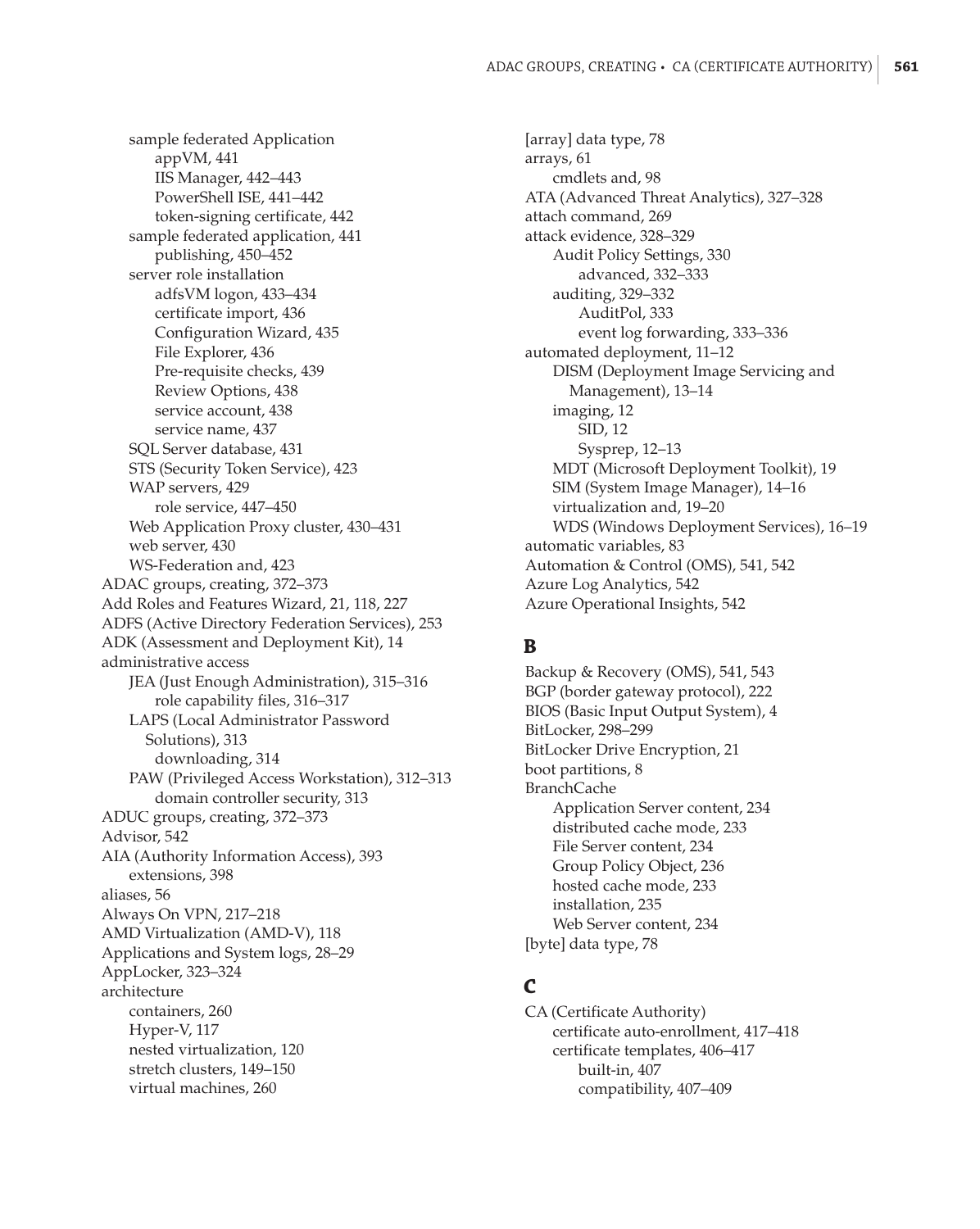cryptography, 411–412 issuance requirements, 415–416 properties, 410 publishing certificates, 409–410 request handling, 410–411 requestors, 416–417 security, 413–414 database, 386 enterprise subordinate installation, 400–406 placement, 393 CAL (Client Access License), 3 casting data types, 77 CAU (Cluster-Aware Updating), 148–149 CCI (Configurable Code Integrity), 325 CDP (CRL Distribution Point), 393 extensions, 397 server configuration, 399–400 Certificate Authority (AD CS), 388 Certificate Authority Web Enrollment (AD CS), 389 Certificate Enrollment Policy Web Service (AD CS), 388 Certificate Enrollment Web Service (AD CS), 389 certificate templates, 406–407 built-in, 407 compatibility, 407–409 cryptography, 411–412 issuance requirements, 415–416 properties, 410 publishing certificates, 409–410 request handling, 410–411 requestors, 416–417 security, 413–414 certificates AD FS, 432 policies, AD CS, 388 [char] data type, 77 checkpoints, virtual machines, 125 clearing variables, 84 CLI (command-line interface), 35 cloud, hybrid, 542 cluster upgrades, rolling, 117 clustering categories Active-Active, 137 Active-Passive, 137 multisite, 137 single-site, 137 failover, 134–136 application, 136, 138 categories, 137

clients, 136, 138 cluster storage, 138 components, 137–139 failback, 136 failover, 136 hardware, 139–140 high availability and, 135–136 management tasks, 144–145 migrating clusters, 141–142 network, 138 node management, 145–146 nodes, 136, 138 planned-*versus* unplanned, 146–147 properties, 145 quorum, 136, 138, 140–141, 147 resource, 138 roles, 143–144 scenarios, 139 service, 136, 138 shared storage, 136 terminology, 136 upgrading clusters, 141–142 Validation Wizard, 142–143 witness, 136, 138 guest clustering, 132–133 hardware, 139–140 host clustering, 132 networking, 147 SQL Server, instance installation, 461–465 stretch clusters, 137, 149–150 terminology, 136 types, 137 updates and, 148–149 cmdlets, 38 arrays and, 98 ConvertTo-Csv, 67 ConvertTo-Html, 68–69 ConvertTo-Xml, 69–71 Export-Clixml, 71–73 ExportTo-Csv, 67 Format-List, 95–96 Format-Table, 96 Format-Wide, 94–95 function naming, 86 Get-Credential, 71–73 Get-Eventlog, 49–51 Get-NetRoute, 182 Measure-Object, 62–63 Net-NetIPAddress, 182 New-NetRoute, 182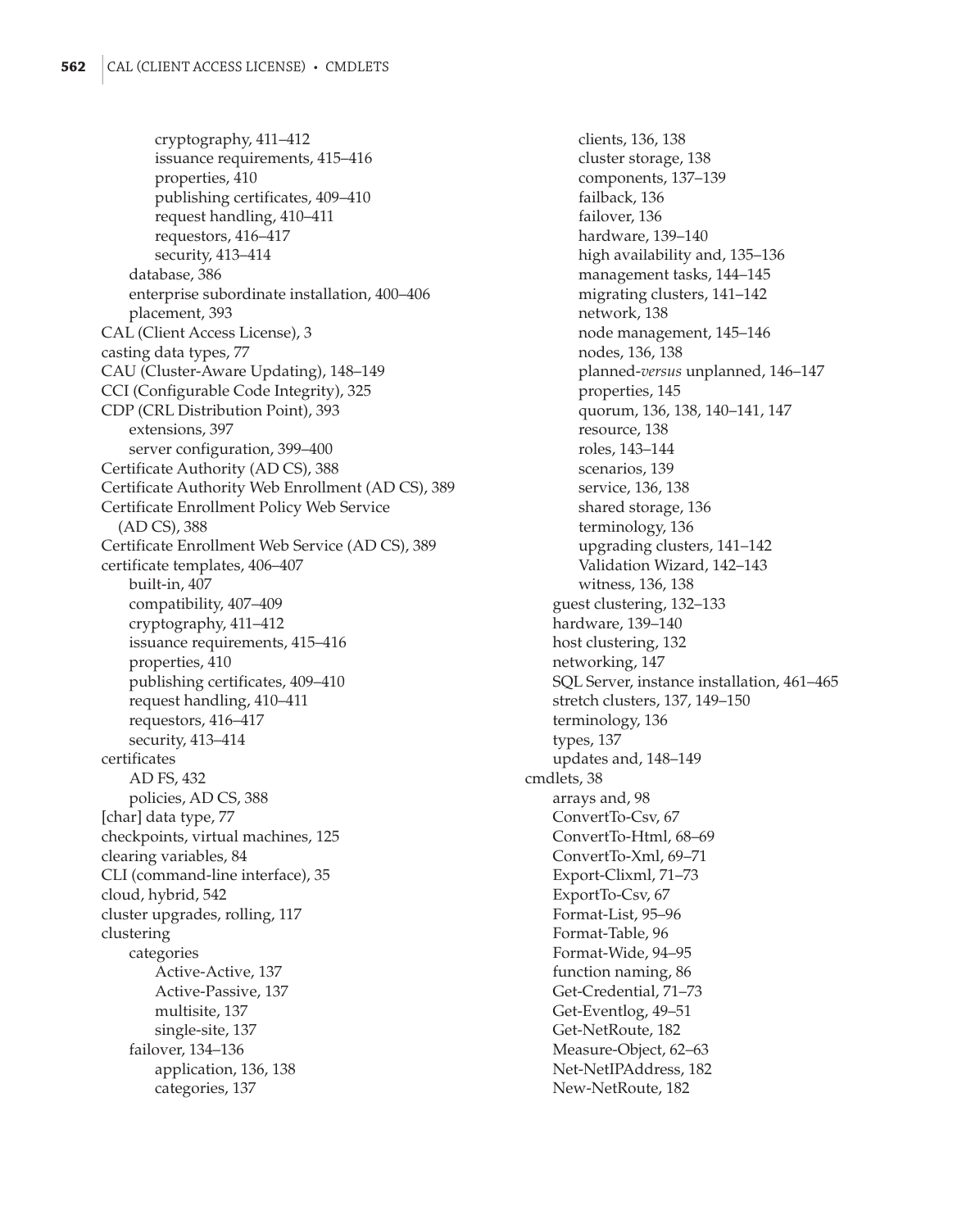New-VHD PowerShell , 12 0 parameters, multi ple values, 51–5 2 Remove-NetIPAddress , 18 2 Remove-NetRoute , 18 2 Select-Ob ject, 63–6 5 Set-DnsC lientServerAddress , 18 2 Set-NetIPAddress, 18 2 s paces in, 5 1 Test-Cluster, 14 3 collections , 6 1 command line functions , 9 8 com parison o perator s -e q, 76 - ge, 76 - gt, 7 6 - l e , 7 6 - l t , 7 6 -ne , 76 o peran ds, 7 5 r e g u lar expressions, 7 5 strin gs, 75, 77 Computer Mana gement, 2 4 Con ditiona l Access , 34 0 con f i guratio n com puter name, 9 Deskto p Enter prise, 9 IPv4 address , 9 Server Core and, 1 0 Server Mana ger and, 9 time zone , 9 work groups, 9 -Confirm parameter, 54–5 5 container s architecture , 26 0 confi guratio n AD aut hentication , 280–28 1 de fault , 268–26 9 networ kin g, 276–27 9 resources , 279 –280 stora ge, 275–27 6 creatin g, 267 –269 Doc ker, 26 3 installation , 264–26 5 har dware re quirements, 263–26 4 host , 26 1 Internet connectivit y an d, 26 5 Hyper-V, 262–263 IIS an d, 25 9 ima ges, 26 1 automate d creation, 271–27 4

customizin g, 270–27 1 Docker Hub , 266–26 7 stora ge, 274–27 5 kernels and , 25 9 la yers, 26 2 licensin g, 26 4 limitations, 26 1 Linux , 26 3 memor y, 26 4 microservices , 26 2 names pace isolation, 26 2 Nano Server, 26 1 operatin g-s ystem ima ge, 262 RD Session Hosts, 26 1 repositor y, 26 2 runnin g, 267 –269 sandbox , 26 1 Server Core , 261 software re quirements, 263–26 4 VDI (Virtual Deskto p Infrastructure), 26 1 virtua l mac hines com parison, 26 0 containment o perator s -contains , 8 1 -notcontains , 8 1 -contains containment o perator, 8 1 ConvertTo-Csv cmdlet , 66–6 7 ConvertTo-Html cmdlet , 68–6 9 ConvertTo-Xml cmdlet, 69–7 1 create command , 26 9 Create Virtual Switches pa ge, 118 Credential Guard , 296–297 credentials encryptin g, 7 1–7 3 savin g, to XML files, 73–7 4 c r ypto graph y, certificate templates, 411–41 2 CSP (Certi ficate Practice Statement), 39 0 CSVs ( C luster S hare d Vo lumes ), 152–15 5

#### **D**

Dashboar d, Server Mana ger, 23–2 4 data, importin g, to PowerS h ell, 7 4 data at rest BitLocker, 298–29 9 EFS (Encr yptin g Fi le S ystem ) , 297 –298 data d e d uplicatio n data o ptimization, 162–16 3 backgroun d operations, 16 4 rea din g data, 163–164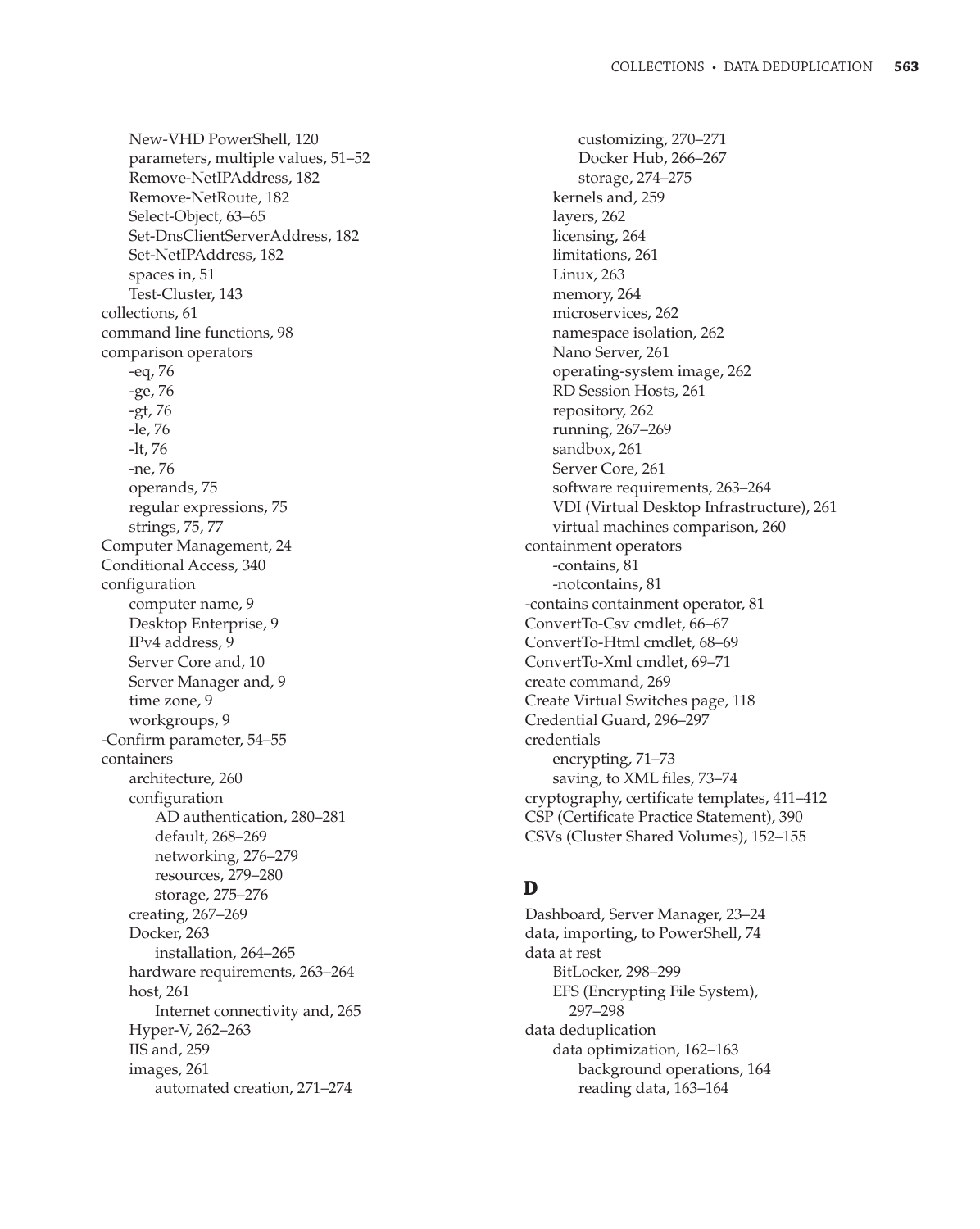enabling, 164–165 excluding files, 165–166 minimum file size, 166 scheduling, 165 shared folders, 162 software installation data, 162 space-saving technologies, 161 virtualization files, 162 data in transit, Windows Firewall with Advanced Security, 300–302 inbound rules, 302–303 outbound rules, 302–303 Data Protection Manager (System Center) server, hardware requirements, 459 upgrade path, 458 data types [array], 78 [byte], 78 casting, 77 [char], 77 [DateTime], 78 [decimal], 78 [double], 78 [hashtable], 78 [int], 78 -is operator, 79–80 [long], 78 [single], 78 [string], 77 [void], 78 [xml], 78 databases, System Center cluster recommendations, 459–460 file types, 460 Datacenter Firewall, 222 [DateTime] data type, 78 DCDiag, 202 debugging, DNS and, 200–201 [decimal] data type, 78 DEP (Data Execution Prevention), 118 DES (Data Encryption Standard), 293 Desktop Enterprise configuration, 9 installation, 7 Device Guard, 119, 324 CCI (Configurable Code Integrity), 325 configuration, 325–327 Platform and UEFI Secure Boot, 325 Virtual Secure Mode, 325 Virtual Secure Mode Protected Code Integrity, 325

Device Manager, 24–25 devices, discrete, 124 DFS (Distributed File System), 229 DFS Management console Diagnostic Reports Wizard, 243 Health Report, 244 Propagation report, 244 Propagation Test, 244 PowerShell commands, 244 Verify Topology tool, 244 DFS Namespaces, 237 DFS Replication, 242 Domain-Based Namespaces, 238 folders, 238 shared, 238–241 targets, 238 installation, 239–240 Namespace Root, 238 Namespace Server, 238 network ports, 245 PowerShell and, 240 Stand-Alone Namespaces, 238 DFS Replication configuration, 241–243 installation, 241 DHCP (Dynamic Host Configuration Protocol), 179 database, backups, 209–210 DHCPDiscover packet, 202 failover relationships, 208–209 filters, 207 high availability and, 208–209 IPv4 configuration, 181 policies, 207 Relay Agent, 202 reservations, 205 scopes, 204–205 multicast scope, 206 options, 206 superscope, 205 server role, installation, 203 servers, rogue, 203 Diagnostic Reports Wizard, 243 differencing disks, 121 DirectAccess, 218 VPN and, 211 discrete devices, 124 disk partitioning, planning, 5 DISM (Deployment Image Servicing and Management), 13–14 DNS (Domain Name Service), 179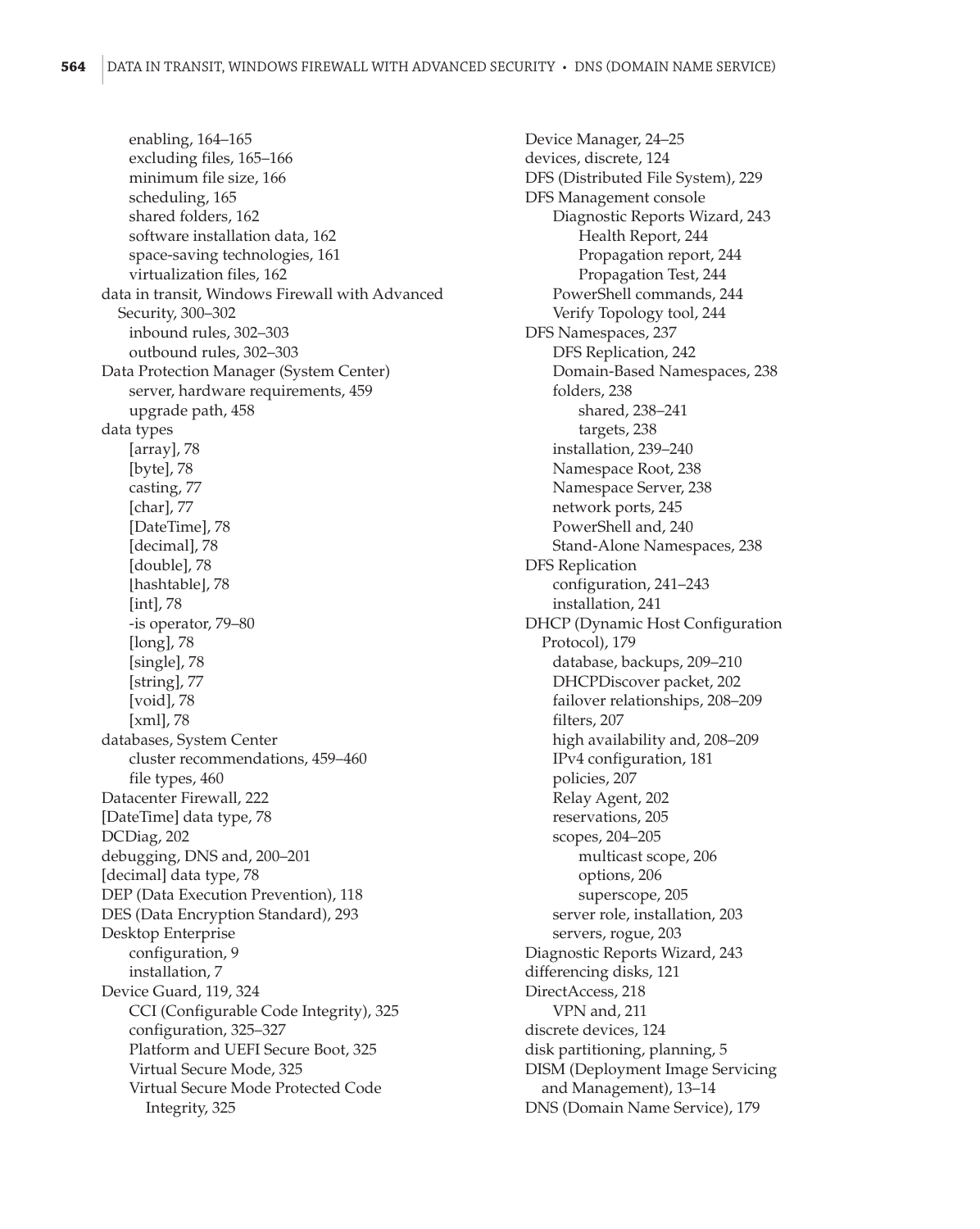cashing, 195 DCDiag, 202 debug logging, 200–201 Dig, 201 domain controllers, 188 dynamic, 188 KSK (key signing key), 198 monitoring, 199–200 name resolution processing, 192 advanced settings, 195–196 non-authoritative resolution, 192–194 Nslookup, 201 Performance Monitor and, 200–201 policies, 196–197 records AAAA (host), 189 CNAME (alias), 189 A (host), 189 MX (mail exchanger), 189 NS (name server), 189 removing, 197–198 scavenging, 197 SRV (service location), 189 TXT (text), 189 security, 198–199 SRV (Service Location), 188–189 troubleshooting, 201–202 zones, 189–192 creating, 190–192 ZSK (zone signing key), 198 Docker, 263 commands attach, 269 create, 269 exec, 269 pause, 269 ps, 269 rm, 269 start, 269 stop, 269 unpause, 269 DockerMsftProvider, 264 DockerProvider, 264 installation, 264–265 provider download, 265 Docker Hub, container images, 266–267 dockerfiles, 271–272 image creation, 273 PowerShell, 274 domain controllers, 353 auditing, 360–362

counts, 354 forest root, 354 Global Catalog servers, 354 installation, type, 355–357 logging, 360–362 operating system, 354–355 operating system components, 362–363 placement, 354 Remote Desktop, 363 Remote Management, 363 SRV records, 189 UAC (User Account Control), 363 Windows Defender, 363 Windows Firewall, 363 [double] data type, 78 dynamic IP addresses, DHCP and, 202 dynamic quorum, 140–141 dynamic witness, 141 dynamically expanding virtual hard disks, 120

#### **E**

EAP (Extensible Authentication Protocol), 215–216 EFI system partition, 8 EFS (Encrypting File System), 297–298 certificate templates, 412–413 email, PKI (public key infrastructure) and, 392 encrypting credentials, 71–73 FEK (file encryption key), 298 VMK (volume master key), 299 encryption, PKI (public key infrastructure) and, 392 enterprise assurance licensing, 4 environment variables, 84–85 -eq comparison operator, 76 -eq operator, 75 ESAE (Enhanced Security Administrative Environment), 318 locked-down accounts, 319 selective authentication, 319 ethical hacking, 288 penetration testing, 288 Event Viewer, 28–29 events, objects, 60 exec command, 269 Export-Clixml cmdlet, 71–73 exporting, credentials, 71–73 ExportTo-Csv cmdlet, 67 expressions, regular expressions, comparison operators, 75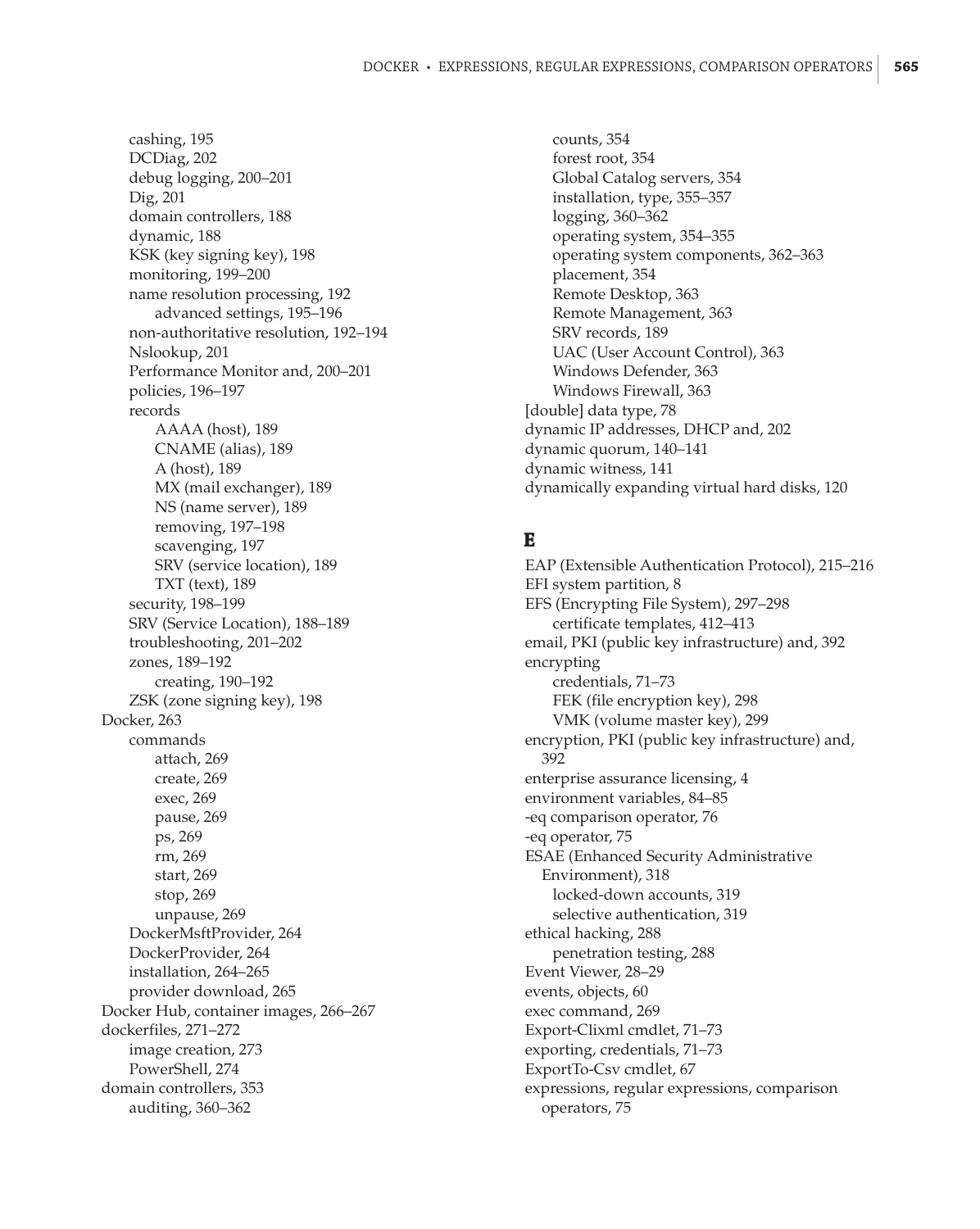## **F**

Failover Clustering, 21 failover clustering, 134–136 application, 136 categories, 137 clients, 136 components application, 138 clients, 138 cluster storage, 138 network, 138 nodes, 138 quorum, 138 resource, 138 service, 138 witness, 138 failback, 136 failover, 136 hardware, 139–140 high availability and, 135–136 Hyper-V, 151–152 CSVs, 152–155 implementing, 152–154 Hyper-V Replica, 131 management tasks cluster networks, 144 cluster nodes, 144 cluster permissions, 144 configuration new services, 145 migrating services, 145 quorum settings, 145 removing clusters, 145 migrating clusters, 141–142 nodes, 136 managing, 145–146 planned *versus* unplanned, 146–147 properties, 145 quorum, 136, 147 dynamic, 140–141 no majority, 140 node and disk majority, 140 node and file share majority, 140 node majority, 140 roles DFS Namespace Server, 143 DHCP Server, 143 DTC (Distributed Transaction Coordinator), 143 file server, 144 generic application, 144

generic script, 144 generic service, 144 Hyper-V Replica Broker, 144 iSCSI Target Server, 144 iSNS Server, 144 Message Queuing, 144 Other Server, 144 Virtual Machine, 144 WINS Server, 144 scenarios, 139 service, 136 shared storage, 136 SQL Server, installation, 462–464 terminology, 136 upgrading clusters, 141–142 Validation Wizard, 142–143 witness, 136 Failover Clustering Management console, live migration, 128 failover relationships, DHCP and, 208–209 FEK (file encryption key), 298 File and iSCSI Services, 228 File and Storage Services, 227 DFS Namespaces, 237 File and iSCSI Services, 228 file server design concepts, 229 permissions, assigning, 231–232 File Server component file shares, creating, 230–231 installation, 229 File Services, 227 disaster recovery, 229 high availability, 229 number of users, 229 security, 229 server placement, 229 file shares, 255 file systems NTFS (New Technology File System), 157 change journal, 158 ReFS comparison, 159–161 reparse points, 158 sparce file support, 158 ReFS (Resilient File System), 157, 159 block cloning, 159 integrity streams, 149 NTFS comparison, 159–161 files BranchCache, 232–233 Application Server content, 234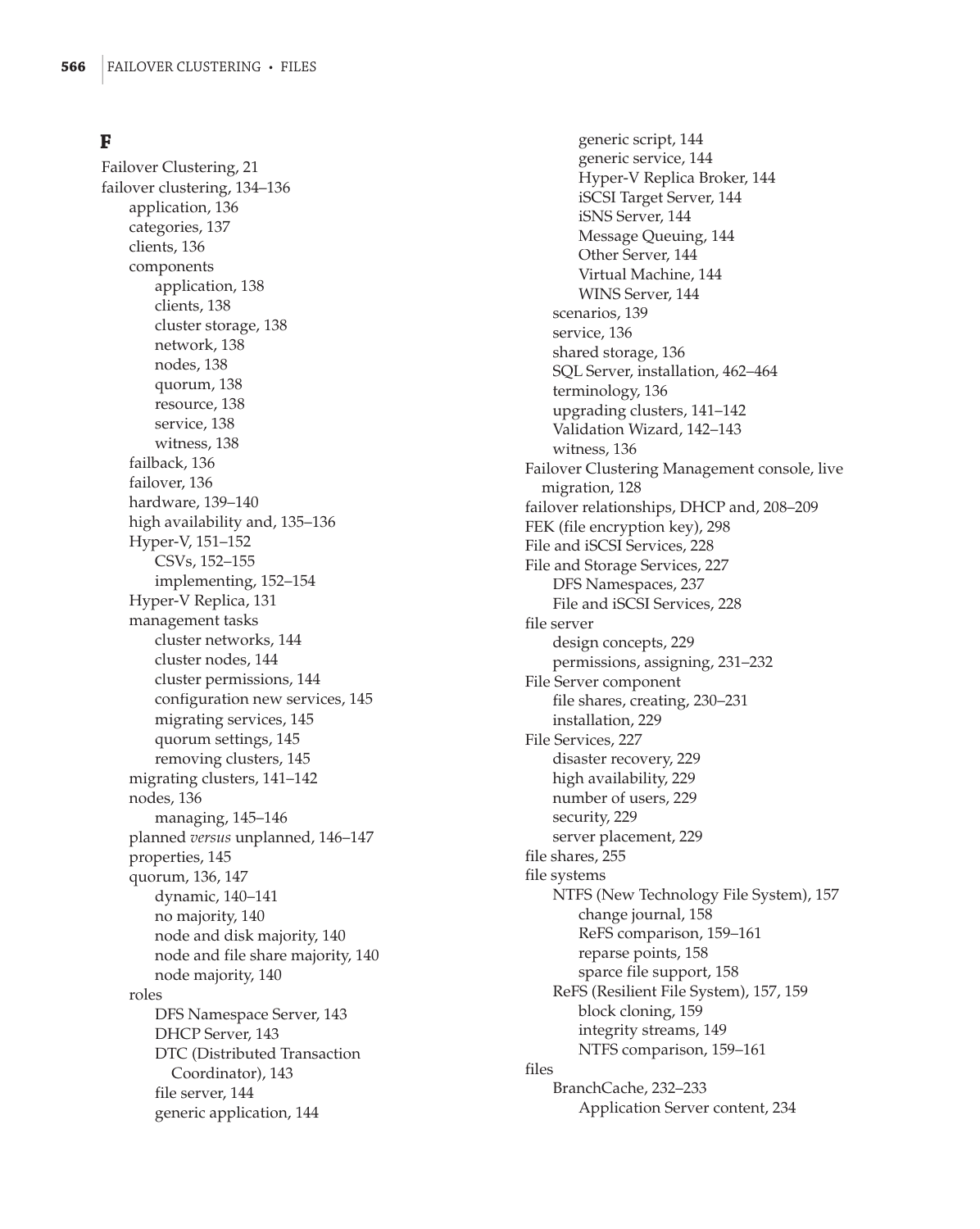distributed cache mode, 233 File Server content, 234 Group Policy Object, 236 hosted cache mode, 233 installation, 235 Web Server content, 234 dockerfile, 271–272 image creation, 273 filtering, 74–75 DHCP filters, 207 MAC addresses and, 207 wildcards, 207 firewalls, 185–186 Datacenter Firewall, 222 fixed-size virtual hard disks, virtual machines, 120 folders, shared, DFS Namespaces, 238–241 fonts, PowerShell, 37 for loop, 96–97 foreach loop, 97–99 Format-List cmdlet, 95–96 formats, objects, converting, 66 Format-Table cmdlet, 96 formatting, output Format-List cmdlet, 95–96 Format-Table cmdlet, 96 Format-Wide cmdlet, 94–95 Format-Wide cmdlet, 94–95 FSRM (File Server Resource Manager), 245 Classification Management Classification Properties, 248 Classification Rules, 248 console, 247 disk usage templates, 251 features deployment, 246–247 File Classification Infrastructure, 245 File Management Tasks, 245–246 Action option, 249 Condition option, 250 General option, 249 Notification option, 249 Report option, 249 Schedule option, 250 Scope option, 249 File Screening Management, 246, 251–252 installation, 246 options Access-Denied Assistance, 248 Automatic Classification, 248 Email Notifications, 247 File Screen Audit, 248 Notification Limits, 247

Report Locations, 248 Storage Reports, 248 Quota Management, 246 quota templates, 250 quotas, 250 Storage Reports, 246 functions creating, command lines and, 98 naming, cmdlets, 86 PowerShell creating, 85, 86–88 Get-Help About Functions, 85 parameters, 88–93 pipeline objects, 93 pseudocode, 87 splatting, 86 viewing all, 94

## **G**

gateway-to-gateway tunneling, IPsec and, 304 -ge comparison operator, 76 Generation 2 virtual machine, 123 Get-Credential cmdlet, 71–73 Get-Credential dialog box, 72 Get-Eventlog cmdlet, 49–51 GPO (Group Policy Object), 374 account policies, 293–294 Domain Password policy, 293–294 Domain-Account Lockout policy, 294 links, PowerShell and, 380 reports, 378–379 searching for, 377–378 settings, PowerShell and, 379–380 GRE (Generic Routing Encapsulation), 222 Group Policy, 373, 374 cmdlets Backup-GPO, 376 Copy-GPO, 376 Get-GPInheritance, 376 Get-GPO, 376 Get-GPOReport, 376 Get-GPPermission, 377 Get-GPPrefRegistryValue, 377 Get-GPRegistryValue, 377 Get-GPResultantSetOfPolicy, 377 Get-GPStarterGPO, 377 Import-GPO, 377 Invoke-GPUpdate, 377 New-GPLink, 377 New-GPO, 377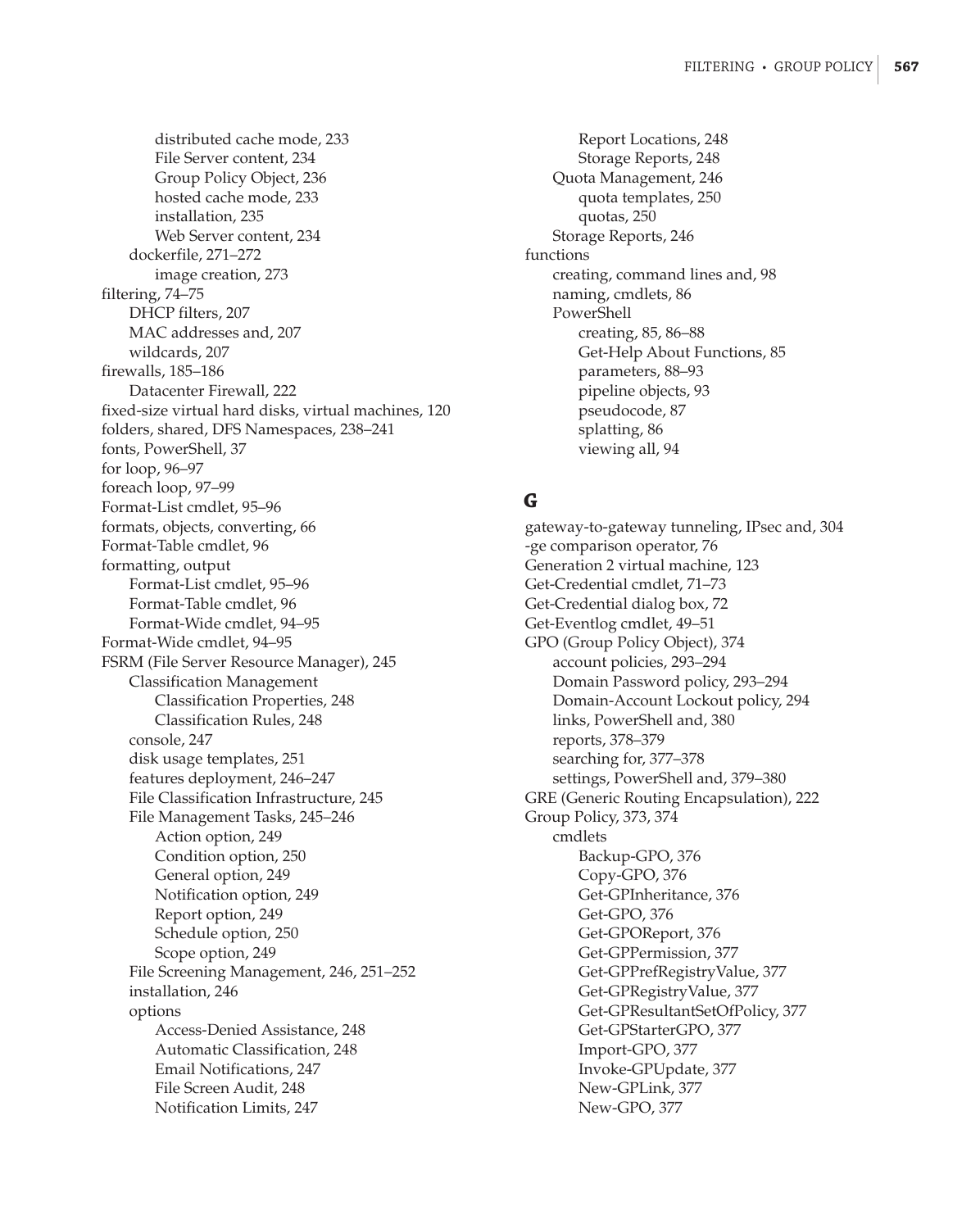New-GPStarterGPO, 377 Remove-GPLink, 377 Remove-GPO, 377 Remove-GPPrefRegistryValue, 377 Remove-GPRegistryValue, 377 Rename-GPO, 377 Restore-GPO, 377 Set-GPInheritance, 377 Set-GPLink, 377 Set-GPPermission, 377 Set-GPPrefRegistryValue, 377 enforcement, 376 tasks, 376–377 troubleshooting, 380–382 Group Policy Editor, user accounts, 289–292 Group Policy Management Editor, GPO (Group Policy Object) account policies, 293–294 Domain Password policy, 293–294 Domain-Account Lockout policy, 294 groups (Active Directory), 370 creating, 372–373 distribution, 371 members, adding, 373 scopes, 371 security, 371 token sizes, 371–372 -gt comparison operator, 76 guest operating systems, 116 GVLK (generic volume license key), 11

## **H**

hacking ethical, 288 penetration testing, 288 hard disks, virtual differencing, 121 dynamically expanding, 120 fixed size, 120 pass-through, 121 recommendations, 121 hardening the system, 327–328 hardware containers, 263–264 failover clustering, 139–140 [hashtable] data type, 78 high availability DHCP and, 208–209 failover clustering and, 135–136 host resources, protection, 117

hybrid cloud, 542 Hyper-V, 2, 19–20, 115–116 AMD Virtualization (AMD-V), 118 architecture, 116 clustering failover, 151–154 guest clustering, 132–133 host clustering, 132 configuration, 121–126 containers, 262–263 DEP (Data Execution Prevention), 118 failover clustering, 134–136 categories, 137 components, 137–139 hardware, 139–140 high availability and, 135–136 terminology, 136 high-availability option, 132 host computer, 115 host resource protection, 117 Hyper-V Manager functionalities, 117 installation, 118–119 PowerShell and, 119 prerequisites, 118 Intel VT (Virtualization Technology), 118 machine activation, 20 networking, 121–122 RDMA (Remote Direct Memory Access), 122 virtual switches, 121–122 VMQ (virtual machine queue), 122 new features, 116–117 virtual machines, 117–118 New-VHD PowerShell cmdlet, 120 NLB (Network Load Balancing), 133–134 partitioning, 120 PowerShell Direct, 116 PowerShell Direct and, 112 rolling cluster upgrade, 116 SLAT (second-level address translation), 118 start order priority, 117 storage, 120 storage QoS (Quality of Service), 117 virtual hard disks, 120–121 virtual machines checkpoints, 125 configurations, 122–123 discrete devices, 124 exporting, 125–126 importing, 125–126 integration services, 124 live migration, 126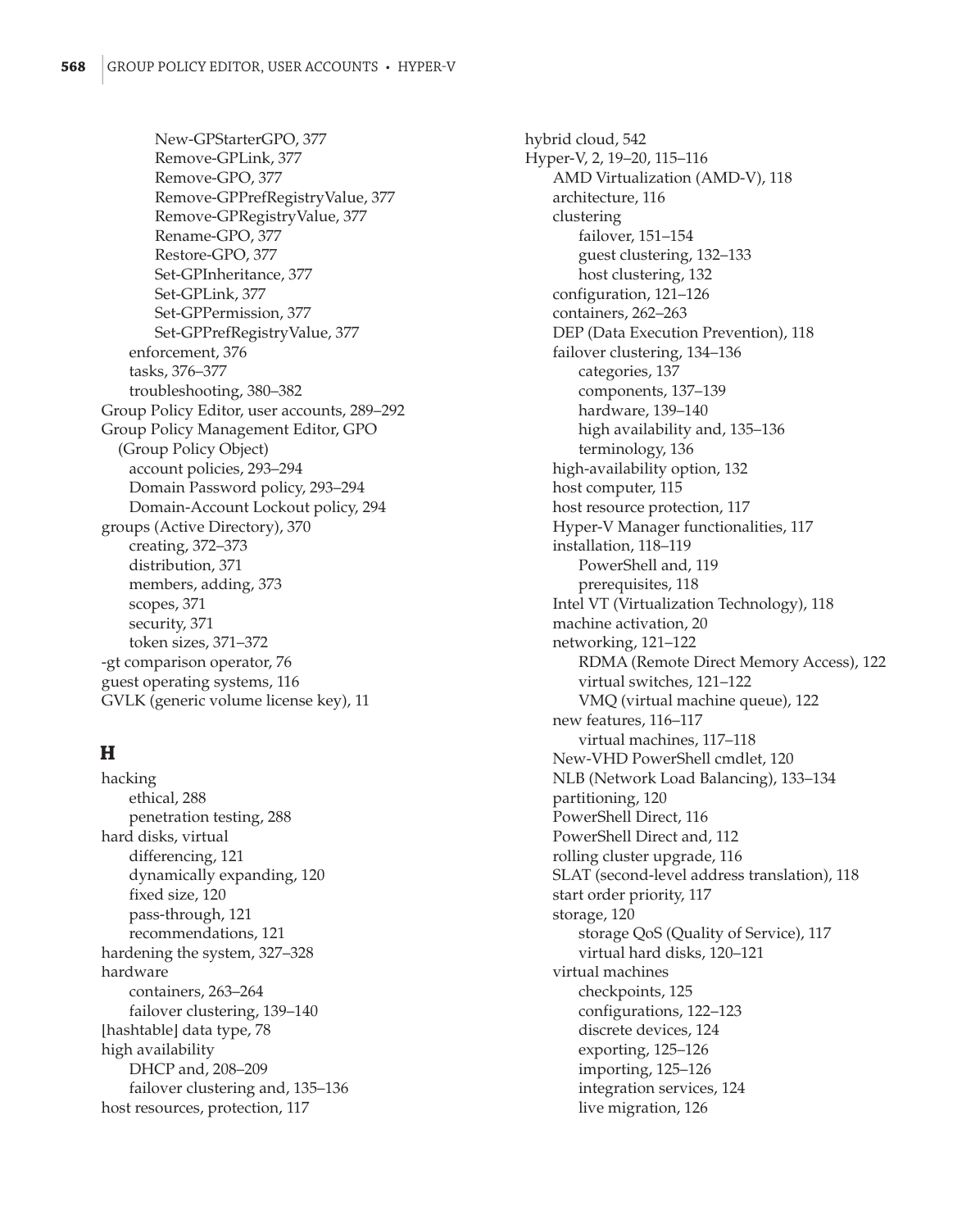new features, 117–118 RDMA (Remote Direct Memory Access), 122 resource metering, 124 secure boot, 124 shielded, 117, 123–124 smart paging, 124 states, 124 VMQ (virtual machine queue), 122 virtualization, nested, 116, 119–120 VM Monitor Mode, extensions, 118 Hyper-V Containers, 2 Hyper-V Manager, 117 Hyper-V Network Virtualization, 221 Hyper-V Replica, 129–130 enabling, 131 failover, 131 planned failover, 131 test failover, 131 implementation, 130–131

#### **I**

identity federation, 424 Microsoft Office 365 and, 424 Salesforce and, 424 iDNS (internal DNS Service), 224 IDS (intrusion detection system), ATA, 327 if loop, 99–100 IIS (Internet Information Services), 259 entrypoint, 268 IKEv2 (Internet Key Exchange v2 Tunneling Protocol), 212 images containers, 261 automated creation, 271–274 customizing, 270–271 Docker Hub, 266–267 storage, 274–275 deploying, 18–19 WDS (Windows Deployment Services), 16 importing, to PowerShell, 74 -in operator, 81–82 input operations, 65–66 Insights & Analytics (OMS), 541, 542 installation automated deployment, 11–12 DISM, 13–14 imaging, 12–13 MDT, 19 SIM, 14–16 virtualization and, 19–20 WDS, 16–19

Desktop Enterprise, 7 drivers, 4 firmware BIOS, 4 UEFI, 4 Hyper-V, 118–119 location, 8 Server Core, 7, 355–357 steps, 5–9 type, 7, 355–357 virtual machines, 5 [int] data type, 78 integration services, 124 Intel VT (Virtualization Technology), 118 IP (Internet Protocol), 179 configuration, 180–182 Ping utility and, 181 IPsec configuration firewall rules, 309–310 GPO and, 308–309 Windows Firewall administration, 310–311 connection security rules, 305–306 authentication exemption, 305 authentication method, 307–308 custom, 306 isolation, 305 Requirements page, 306–307 Server to Server, 306 tunnel, 306 modes, 305 transport mode, 305 tunnel mode, 305 monitoring Main Mode, 311 Quick Mode, 312 uses, 304 IPv4, configuration, 180–182 IPv6, configuration, 181–182 -is operator, data type verification, 79–80

#### **J**

JEA (Just Enough Administration), 341 role-capabilities AliasDefinitions, 316 AssembliesToLoad, 316 EnvironmentVariables, 316 FormatsToProcess, 316 FunctionDefinitions, 316 ModulesToImport, 316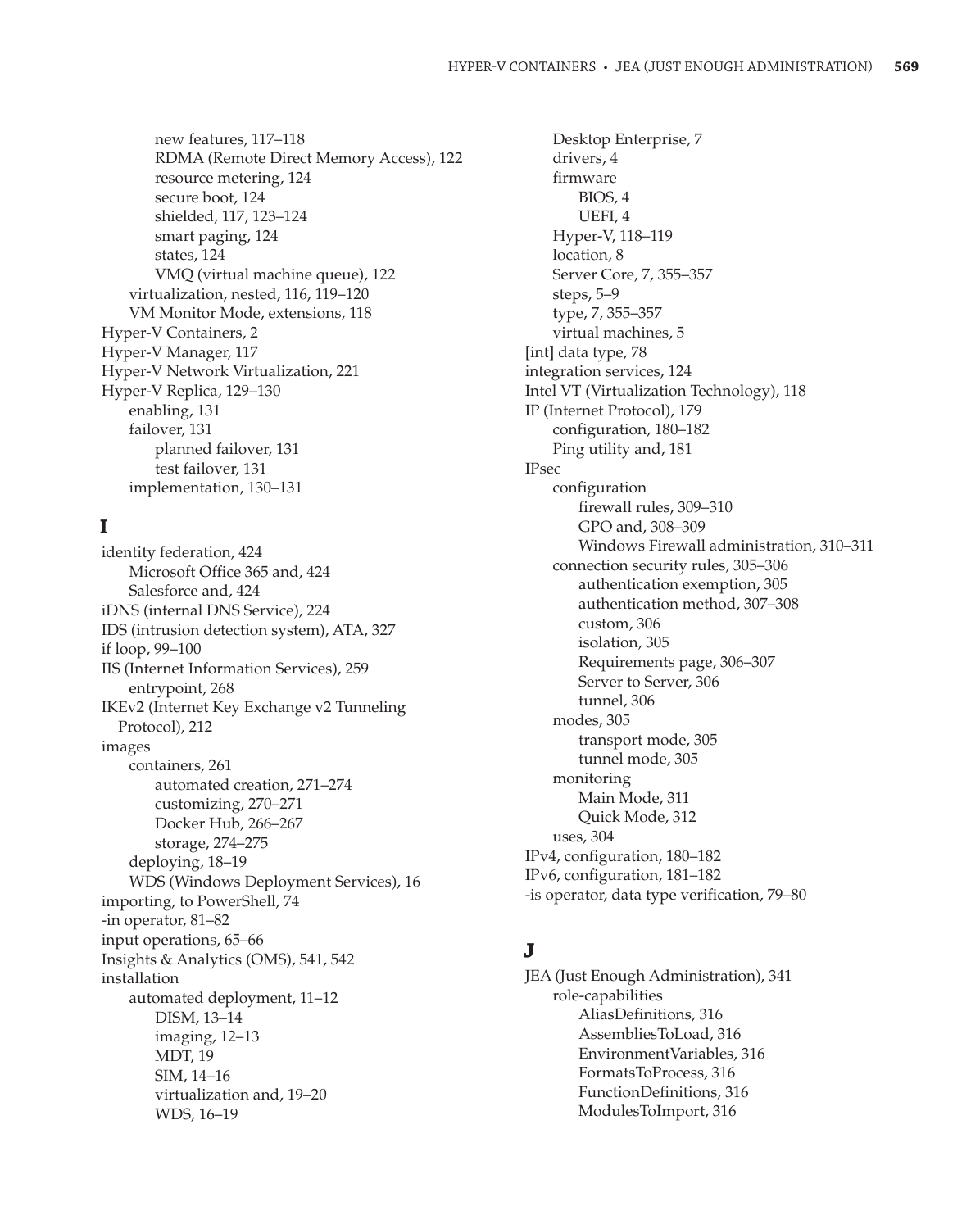ScriptsToProcess, 316 TypesToProcess, 316 VariableDefinitions, 316 VisibleAliases, 316 VisibleCmdlets, 316 VisibleExternalCommands, 316 VisibleFunctions, 316 VisibleProviders, 316 session-configuration files RoleDefinitions, 317 RunAsVirtualAccount, 317 RunAsVirtualAccountGroups, 317 SessionType, 317 TranscriptDirectory, 317 JIT (Just In Time) administration, 341

# **K**

Kerberos, long-term keys, 294–295 kernels, containers and, 259 KMCI (kernel mode code integrity), 325 KMS (Key Management Service), 10–11

# **L**

L2TP (Layer 2 Tunneling Protocol), 212 LACP (Link Aggregation Control Protocol), NIC Teaming and, 185 latency, VPNs and, 210 -le comparison operator, 76 licensing CAL (Client Access License), 3 core-based, 3 enterprise agreement, 4 GVLK (generic volume license key), 11 OEM (Original Equipment Manufacturer), 3 software assurance, 4 virtualization, 3 volume, 3–4 -like operator, 76–77 Linux, containers, 263 live migration, 126 cleanup, 128 guest-memory transfer, 128 requirements, 128–129 setup, 128 shared-nothing live migration, 128 state transfer, 128 virtual machines, 127–128 load balancing, networks, 219–220

LOB (line-of-business) applications, 36 logs Application and System logs, 28–29 debugging, DNS and, 200–201 [long] data type, 78 loops, PowerShell for, 96–97 foreach, 97–99 if, 99–100 switch, 100–102 Where-Object method, 104–108 while, 102–104 LSA (Local Security Authority), 371–372 -lt comparison operator, 76

## **M**

MAC address spoofing, virtual machines, 119 MAC addresses, filtering and, 207 MAK (Multiple Activation Key), 10 malware, 287 AppLocker and, 323–324 Device Guard, 324 CCI (Configurable Code Integrity), 325 configuration, 325–327 Platform and UEFI Secure Boot, 325 Virtual Secure Mode, 325 Virtual Secure Mode Protected Code Integrity, 325 SRPs (Software Restriction Policies), 323 mandatory parameters, 90–91 MDT (Microsoft Deployment Toolkit), 19 Measure-Object cmdlet, 62–63 memory, containers, 264 methods, objects, 60 migration clusters, 141–142 live migration, 126 cleanup, 128 guest-memory transfer, 128 requirements, 128–129 setup, 128 shared-nothing live migration, 128 state transfer, 128 virtual machines, 127–128 virtual machines, 126–127 Exporting and Importing Virtual Machines, 127 Live Migration, 127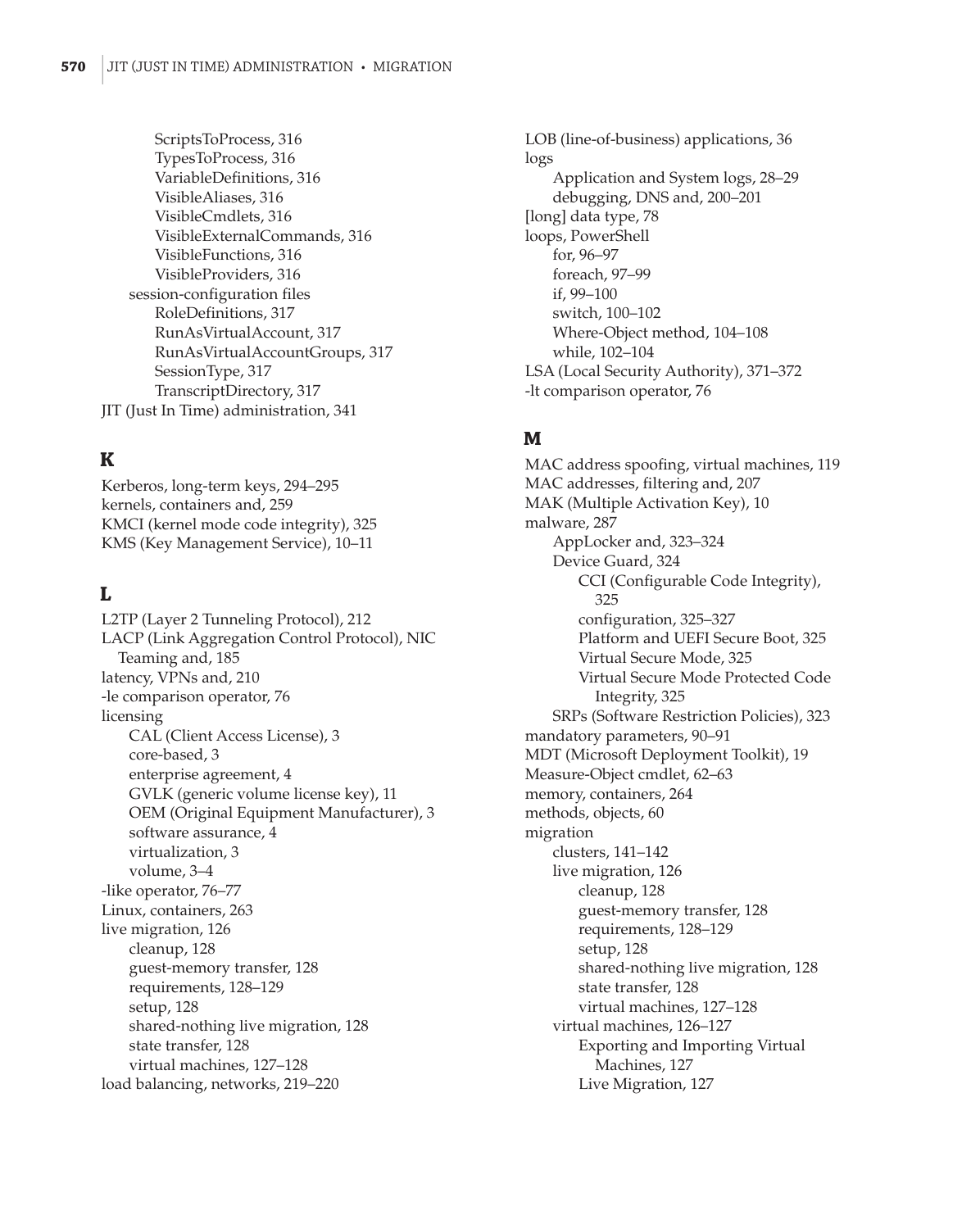Quick Migration, 127 Virtual Machine and Storage Machine, 127 MIM (Microsoft Identity Manager), 341 monitoring Event Viewer, 28–29 Performance Monitor, 32–33 Resource Monitor, 30–32 System Center Operations Manager, 27 Task Manager, 29–30 Multifactor Authentication, 340

#### **N**

named parameters, 88–90 NDES (Network Device Enrollment Service) (AD CS), 389 -ne comparison operator, 76 nested virtualization, 117, 119–120 .NET Framework, 21 network adapter teaming, 182–183 NIC teaming, 183–184 LACP, 185 load-balancing modes, 185 Static Teaming mode, 185 Switch Independent mode, 185 virtualization hosts and, 183 Network Controllers, 221 NETWORK SERVICE account, 27 networks cluster, 147 containers, 276–279 files, BranchCache, 232–237 load balancing, 219–220 New-VHD PowerShell cmdlet, 120 NIC teaming, 183 LACP, 185 load-balancing modes Address Hash, 185 Dynamic, 185 Hyper-V Port, 185 new teams, 184 Static Teaming mode, 185 Switch Independent mode, 185 NLB (Network Load Balancing), 179, 219–220 -notcontains containment operator, 81 -notin operator, 81–82 NPS (Network Policy Server), 215–217 Nslookup, 201 NTFS (New Technology File System), 157 change journal, 158

ReFS comparison, 159–161 reparse points, 158 sparse file support, 158 NTLM (NT LAN Manager), 294–295

## **O**

objects arrays, 61 collections, 61 credential, encrypting, 71–73 events, 60 filtering, 74–75 comparison operators, 75–76 wildcards, 76–77 format conversion, 66 measuring, 62–63 members, 59–60 methods, 60 properties, 59–60 selecting, 63–65 sorting, 61–62 as table, 61–62 OEM (Original Equipment Manufacturer) licensing, 3, 10 OMS (Operations Management Suite), 541 Automation & Control, 541, 542 Backup & Recovery, 541, 543 browsers supported, 546 history, 542 Insights & Analytics, 541, 542 Log Analytics, 546–552 onboarding, 546–550 portal link, 550 pricing, SLA, 543–544 Query Language event queries, 554–555 performance queries, 552–554 Security & Compliance, 541, 543 Security and Audit Solution, 551 Solutions Gallery, 551 system requirements connected sources, 545 data sources, 545 URL access, 546 one-liners, 373 Online Responder (AD CS), 389 OOBE (Out-of-Box Experience), 12 operands, 75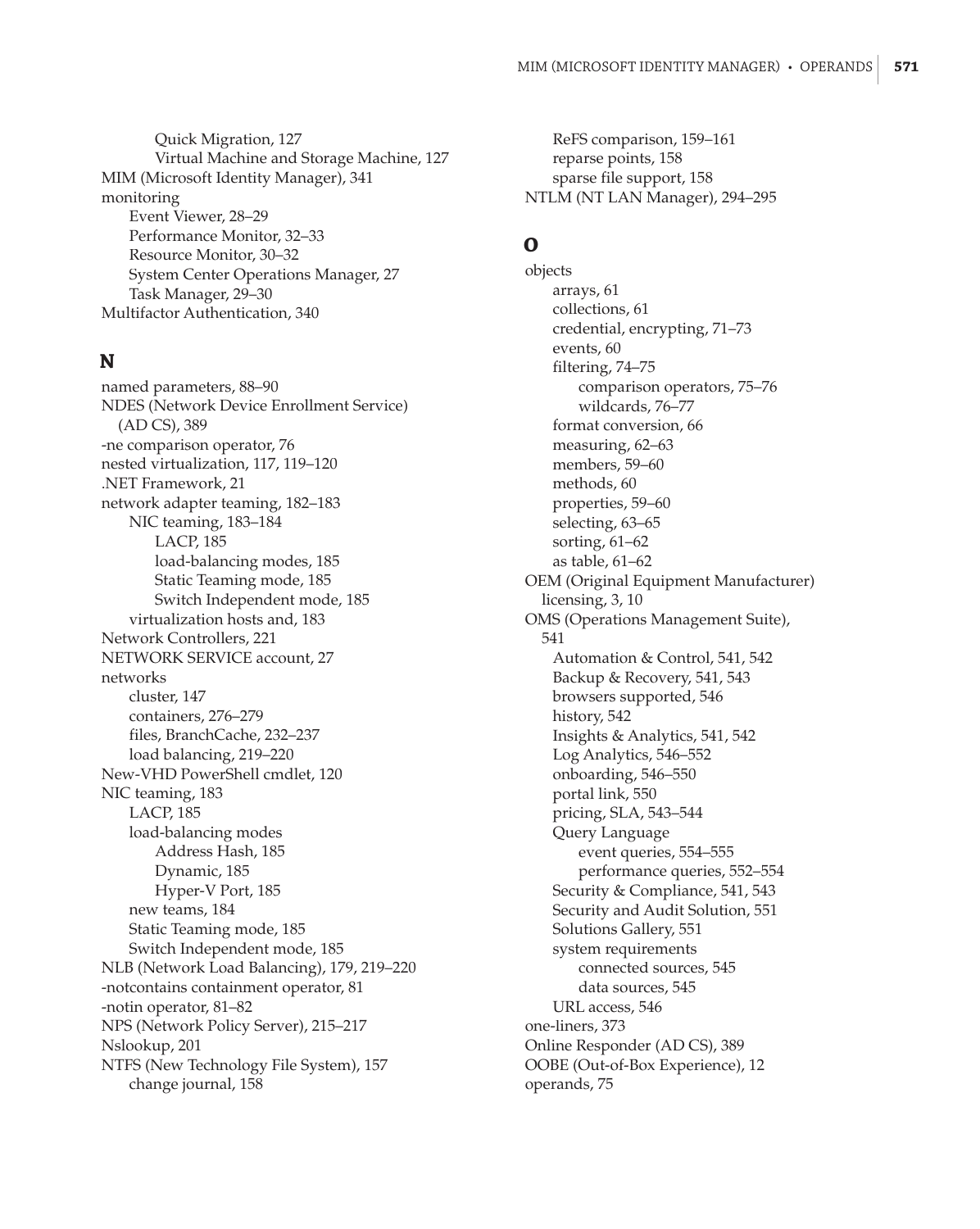operating systems domain controllers, 354–355 guest, 116 Operations Manager (System Center) activation, 495 agents, 483 databases, 482 Data Warehouse database, 483 retention period, 483 StandardDatasetAggregation table, 483 installation activation, 495 administration rights, 492 Diagnostic and Usage Data, 493 initial screen, 486–487 license terms, 488–489 location, 487 management group name, 488 operational database configuration, 489–490 Operations Manager shell, 494 Reporting Services instance, 490–491 results window, 494 SCOM features, 487 service accounts configuration, 492 summary page, 493 web console, 491 management packs, 484 management server Config Service, 482 Health Service, 482 RMSE (Root Management Server Emulator), 482 SDK Service, 482 prerequisites, 484 passing, 488 web console, 485 Report Viewer, installation, 485 server, hardware requirements, 459 services Config Service, 483–484 Health Service, 484 Microsoft Monitoring Agent, 483, 484 SDK Service, 483, 484 SQL CLR Types, installation, 485 upgrade path, 458 web console, 485 Windows Server management pack importing management packs, 496–498 selecting for install, 498–499

operators > (redirection), 65 comparison operators -eq, 76 -ge, 76 -gt, 76 -le, 76 -lt, 76 -ne, 76 regular expressions, 75 strings, 75 containment operators -contains, 81 -notcontains, 81 -eq, 75 -in, 81–82 -is, 79–80 -like, 75 -notin, 81–82 operands, 75 -replace, 82 Ops Insights, 542 Orchestrator (System Center), upgrade path, 458 OU (organizational unit), creating, 351–353 Out-File command, 65 output, formatting Format-List cmdlet, 95–96 Format-Table cmdlet, 96 Format-Wide cmdlet, 94–95 output operations, 65–66

## **P**

packet sniffers, 202 PAM (Privileged Access Management), 319 Administrative Forest, 320 JEA (Just Enough Administration), 341 JIT (Just In Time) administration, 341 MIM (Microsoft Identity Manager), 320, 341 MIM Portal, 321 MIM Service, 321 MIM Service Database, 321 PAM Client, 320 PAM Component Service, 320 PAM Monitoring Service, 320 PAM REST API, 320 Production Forest, 320 parameters -Confirm, 54–55 mandatory, 90–91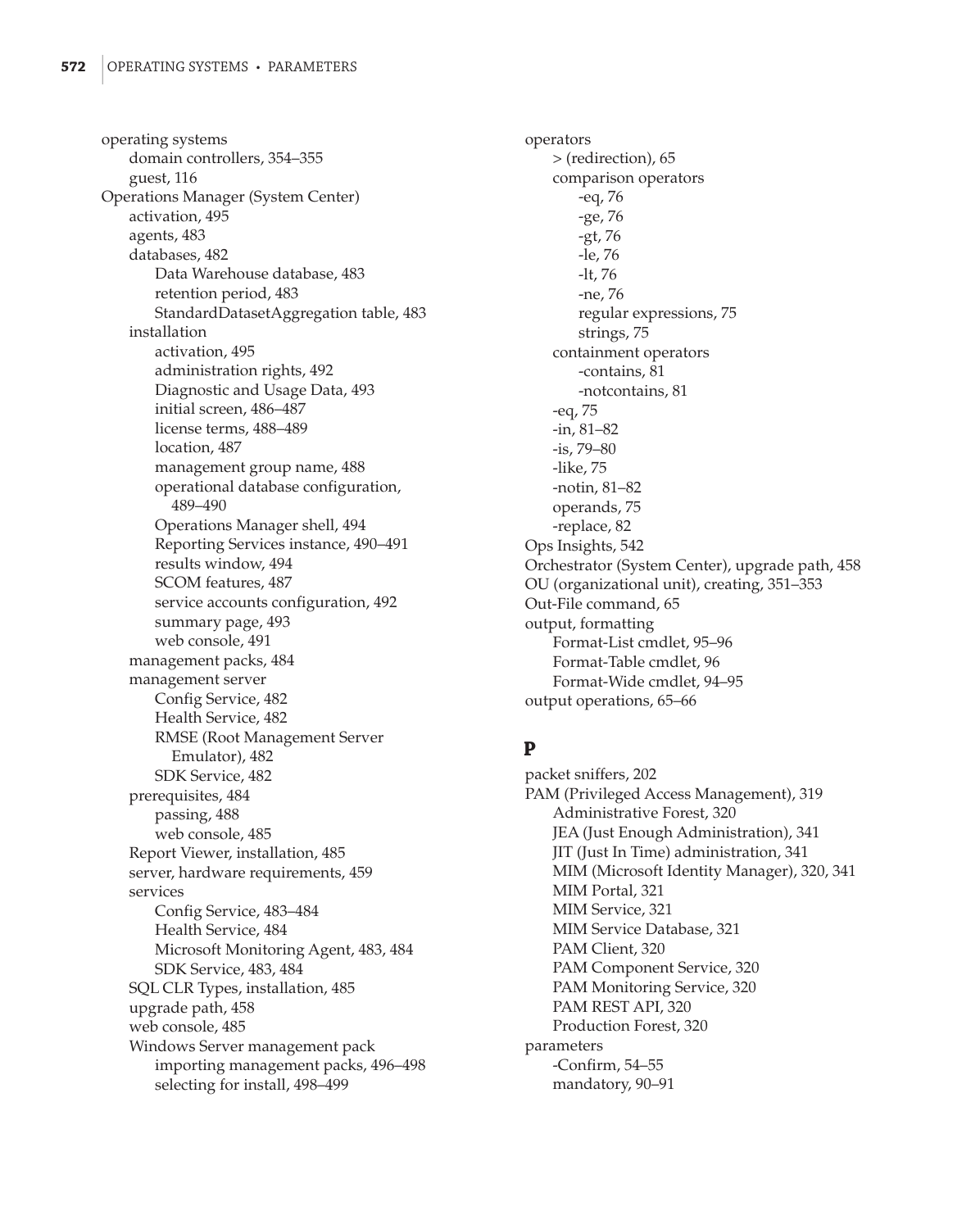named, 88–90 positional, 91–92 switch, 92–93 values, passing multiple, 51–52 -WhatIf, 53–54 parenthetical commands, 52 partitioning boot partitions, 8 EFI system partition, 8 recovery partition, 8 system partitions, 8 pass-the-hash, 294 pass-the-ticket attacks, 296–297 pass-through virtual hard disks, 121 pause command, 269 penetration testing, 288 Performance Monitor, DNS and, 200–201 permissions, assigning, 231–232 phishing, 287 simulation, 288 Ping utility, IP and, 181 pipelines, 59 objects, selecting subsets, 63–65 PKI (public key infrastructure) certificate policies, 390 certificates, 388 issuing, 387 CSP (Certificate Practice Statement), 390 documentation, 389–390 email services and, 392 encryption and, 392 environment management, 392 HTTPS and, 387 intermediate CA, 388 issuing CA, 388 LDAPs and, 387 policies and procedures, 388 primary components, 387–388 root CA, 387–388 offline, 394–396 templates, 388 tiers four-tier hierarchy, 392 single-tier hierarchy, 391 three-tier hierarchy, 391 two-tier hierarchy, 391 two-tier hierarchy implementation, 393–406 web services and, 392 point-to-site VPN, 222 positional parameters, 91–92

PowerShell, 35–36, 45 32-bit version, 36–37 64-bit version, 36–37 About files, 55–56 AD (Active Directory), replication and, 350 aliases, 44–46, 56 Begin statement, 93 CLI and, 35 CMD.EXE-like commands, 44–46 cmdlets, 38 auditing logs, 335 dialog boxes, 52–53 Get-Eventlog, 49–51 spaces in, 51 syntax, 49–51 Windows Firewall and Advanced Security, 303 commands, 58–59 saving results, 65 shortened syntax, 56–58 console, customization, 37 ConvertTo-Csv cmdlet, 66–67 ConvertTo-Html cmdlet, 68–69 ConvertTo-Xml cmdlet, 69–71 credentials, encrypting, 71–73 cutting, 37–38 data types [array], 78 [byte], 78 casting, 77 [char], 77 [DateTime], 78 [decimal], 78 [double], 78 [hashtable], 78 [int], 78 -is operator, 79–80 [long], 78 [single], 78 [string], 77 [void], 78 [xml], 78 DFS Namespaces, 240 Dir /S, 45 dockerfiles, 274 End statement, 93 execution policies, 43 Export-Clixml cmdlet, 71–73 ExportTo-Csv cmdlet, 67 fonts, 37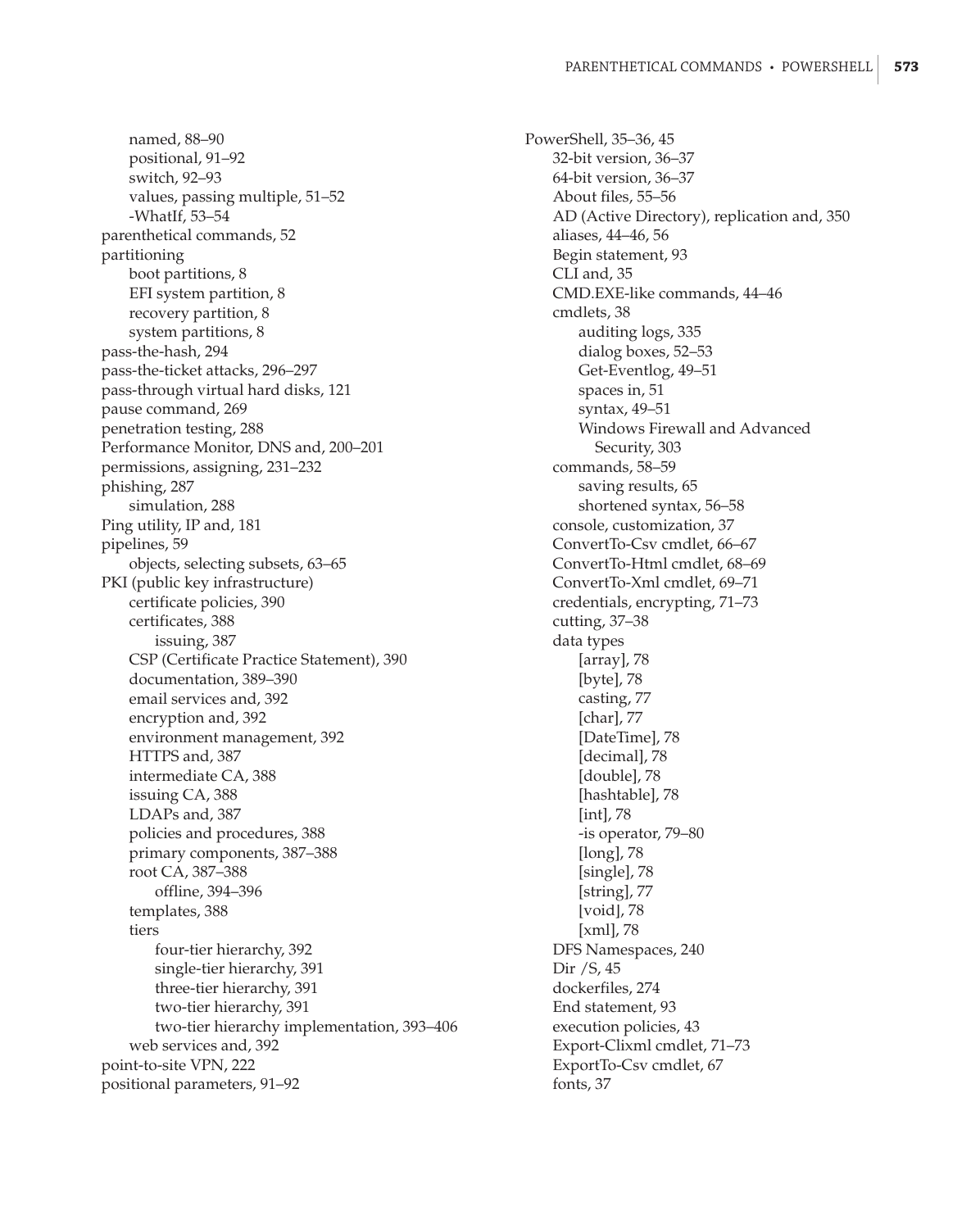forward compatibilit y, 3 6 function s creatin g, 85, 86 –88 Get-Hel p About Functions, 8 5 parameters, 88 –93 pipeline ob jects, 9 3 pseudocode, 8 7 splattin g, 8 6 viewin g all, 9 4 GPO lin k s , 38 0 GPO settin gs, 379–38 0 GUI and, 3 5 hel p Get-Hel p, 46–4 7 Get-Hel p u pdates, 47–4 8 online files , 48–4 9 H yper-V installation, 11 9 importin g to, 7 4 i n put o perations, 65 –66 -like o perator, 76–7 7 LOB applications, 3 6 loops<br>for, 96–97 foreach , 97–9 9 i f , 99–10 0 switch statement, 100–10 2 Where-Ob ject method, 104–10 8 while, 102–10 4 Measure-Ob ject cmdlet, 62–6 3 network, confi guration, 18 2 ob ject s arra ys, 6 1 collections, 6 1 events , 60 members, 59–6 0 methods , 6 0 pro perties, 59 –60 se lectin g, 63–6 5 sortin g, 6 1–6 2 as tabl e , 61–6 2 o pera tor s > (re direction ), 6 5 com parison, 75–7 6 com parison o perators, 75, 76 containment o perators, 8 1 -e q, 75 -in , 8 1–8 2 -is , 79 –80 - l i k e , 7 5 -notin , 8 1–8 2

o perands, 7 5 -re place, 8 2 Out-File command , 6 5 out put o perations, 65 –66 parame ter s -Confirm , 54–5 5 mu ltiple va lues, 51–5 2 -WhatIf , 53–5 4 pastin g, 37 –38 p i pelines, 5 9 Process statement , 9 3 remo te s y s tems comman d s , 110–111 Enable-PSRemotin g, 10 9 persistent connections, 111 –112 PowerS h ell Direct , 11 2 scri pts, 111 workgroup servers, 11 0 Run As A dministrator, 3 7 se lections , 3 8 Se lect-Object cmdlet, 63–6 5 Service object, properties, 6 0 sessions, recor din g, 4 4 S how-Command, 52–5 3 transcri ption o perations, 44 user accounts deleted, restorin g, 37 0 re ports, 368 –369 stale , 369–37 0 variable s automatic , 8 3 clearin g, 8 4 environment variables , 84–8 5 preference, 8 3 removin g, 8 4 user-created, 8 3 Variable: drive , 84 wildcar d s , 76–7 7 PowerS h ell Direct , 112 , 117 virtua l mac hines , 12 6 PowerShell ISE (Inte grate d Scriptin g Environment ), 36, 3 8 c mdlets , 3 8 c o lors, 4 0 Comman d add-on , 3 8 Comman d pane, 38–3 9 fonts , 4 0 Genera l Settin gs ta b, 40, 4 1 Intellisense , 40–4 1 Options dia l o g box, 4 0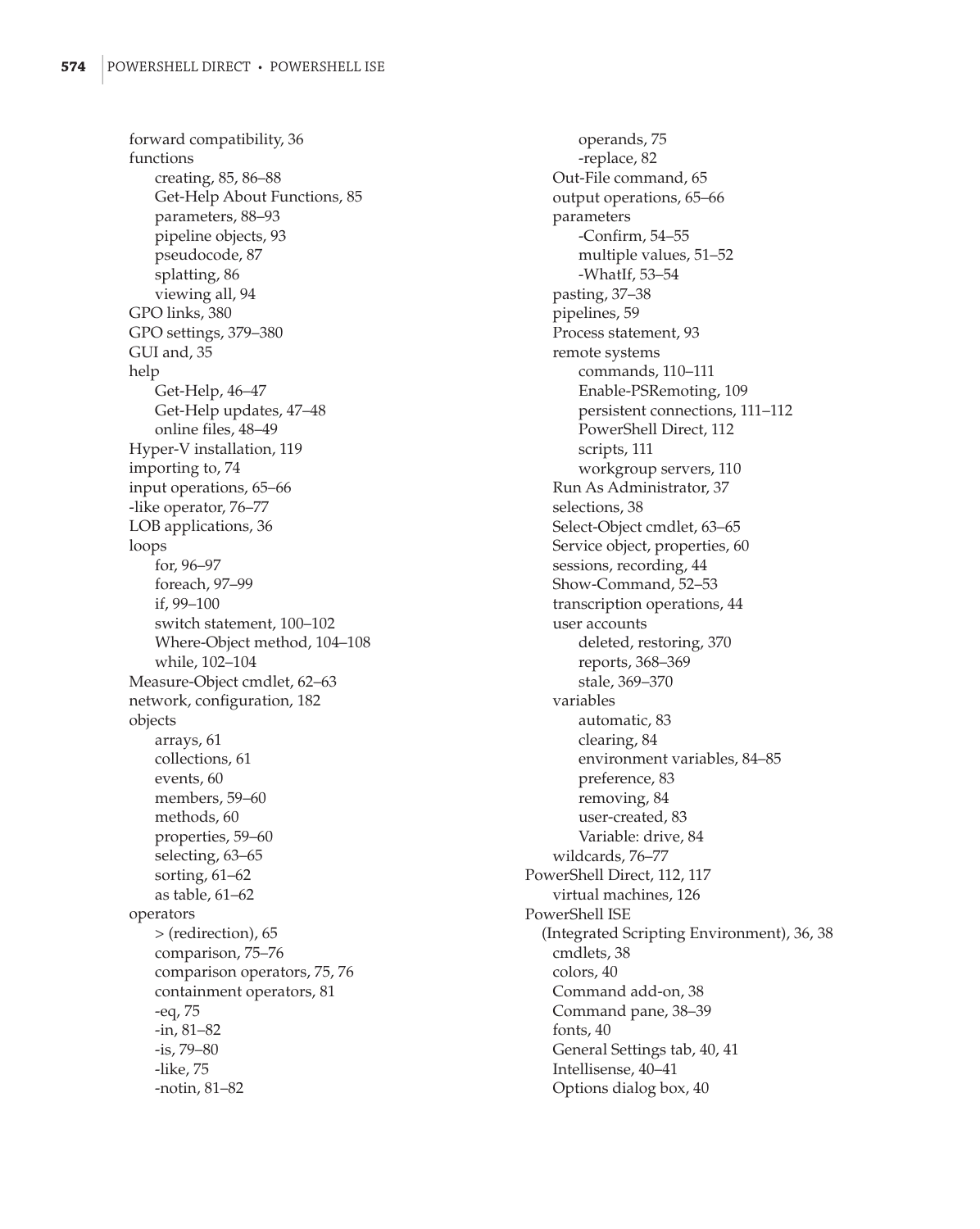profiles, 41–42 editing, 42–43 Script pane, 39 Tools, 39–40 PPTP (point-to-point tunneling protocol), 211 preference variables, 83 privileged access, Group Policy Editor, 289–292 privileges, delegating, 295–296 processes, finding all running, 104–108 processors, core-based licensing, 3 profiles, PowerShell ISE, 41–42 editing, 42–43 properties objects, 59–60 Service object CanShutdown, 60 MachineName, 60 StartType, 60 Protected Users groups, 294–295 protocols, VPNs IKEv2, 212 L2TP, 212 PPTP, 211 SSTP, 212 ps command, 269 pseudocode, 87

# **Q**

QoS (Quality of Service) storage, 157 Hyper-V, 117 Storage QoS, 176 quorums, dynamic, 140–141

## **R**

RADIUS (Remote Access Dial-In Service), 215–217 ransomware, 287 RAS (Remote Access Server) DirectAccess, 211 routing, 211 RAS Gateway, 221–222 RDMA (Remote Direct Memory Access), 122 SET and, 223 RDS (Remote Desktop Services), 210 recovery partition, 8 recursive searches, 44 redirection (>) operator, 65 ReFS (Resilient File System), 157 block cloning, 159

integrity streams, 159 NTFS comparison, 159–161 regular expressions, comparison operators, 75 remote access, 210–211. *See also* RAS (Remote Access Server) NPS (Network Policy Server), 215–217 RADIUS (Remote Access Dial-In Service), 215–217 RDS (Remote Desktop Services), 210 VPNs (virtual private network), 210 WAP (Web Application Proxy), 211, 218–219 Remote Desktop, domain controllers and, 363 Remote Management, domain controllers and, 363 remote systems, PowerShell commands, 110–111 Enable-PSRemoting, 109 persistent connections, 111–112 PowerShell Direct, 112 scripts, 111 workgroup servers, 110 removing variables, 84 -replace operator, 82 Replicate Folder Wizard, 242 replication, AD (Active Directory), PowerShell and, 350 resource metering, 124 Resource Monitor, 30–32 resources, containers, 279–280 reverse lookup zones, 189–190 rm command, 269 rolling cluster upgrades, 117 root CA, 387–388 offline, 394–396 configuration, 396–399 routing, RAS and, 211 Routing and Remote Access dialog box, 214 RSAT (Remote Server Administration Tools), 7

#### **S**

SAM (Security Accounts Management), 179 SAML (Security Assertion Markup Language), 423 SANs (storage area networks), 157 saving command results, 65 credentials, to XML files, 71–73 scalar input, 80 SDN (Software Defined Network) iDNS (internal DNS Service), 224 SET (Switch Embedded Teaming), 223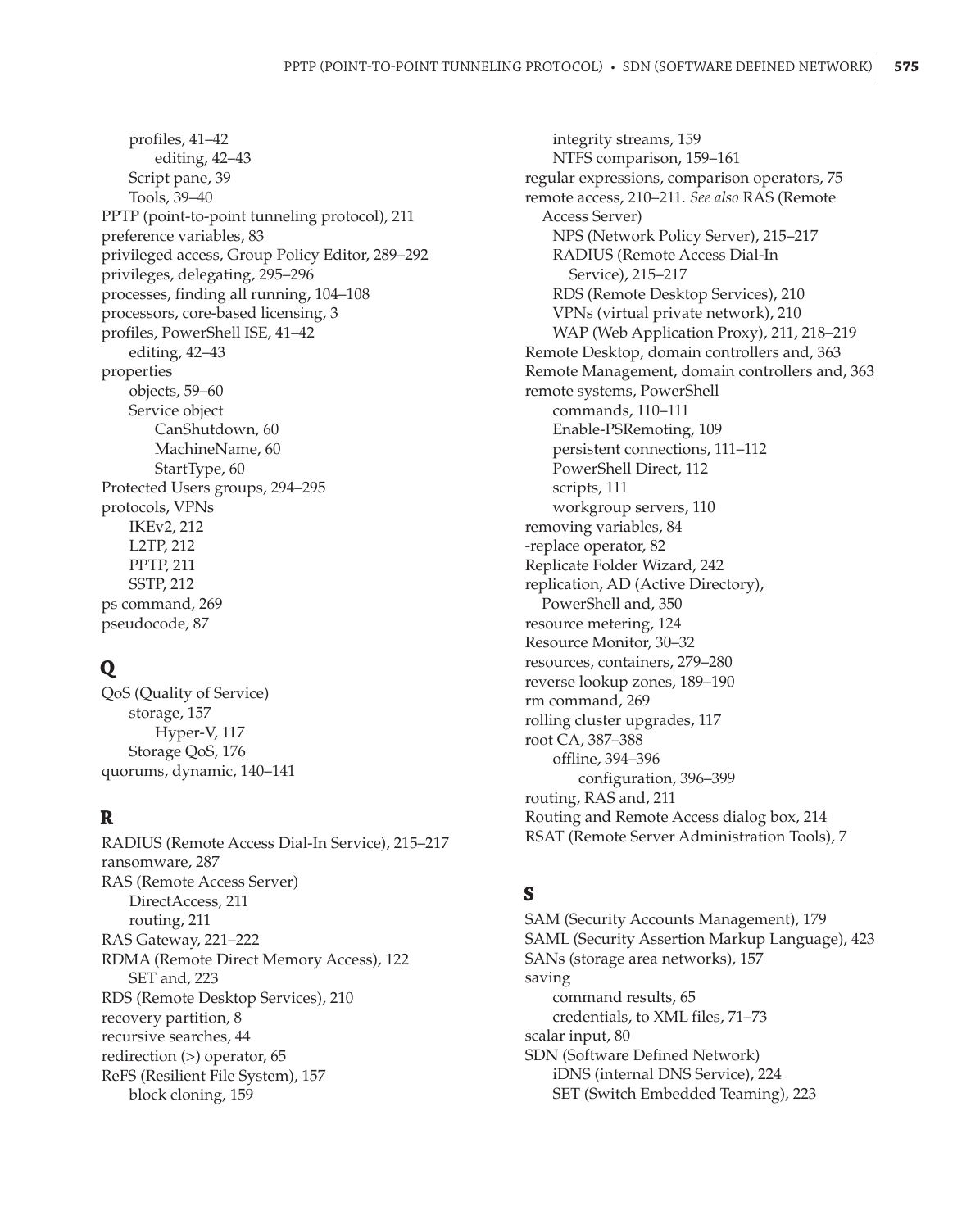SLB (Software Load Balancing) DIP (Dynamic IP address), 223 MUX (SLB Multiplexer), 223 VIP (Virtual IP address), 223 SDN (Software Defined Networking), 179, 220–221 Datacenter Firewall, 222 Hyper-V Network Virtualization, 221 Network Controller, 221 RAS Gateway, 221–222 searches recursive searches, 44 wildcards, 76–77 secure boot, 124 security, 285–286 administrative access JEA (Just Enough Administration), 315–318 LAPS (Local Administrator Password Solutions), 313, 314 PAW (Privileged Access Workstation), 312–313 anti-malware software, 286 attack surface area, 287 attack vectors, 287 attacks, evidence, 328–336 data at rest BitLocker, 298–299 EFS, 297–298 encryption, FEK, 298 GPO (Group Policy Object) account policies, 293–294 Domain Password policy, 293–294 Domain-Account Lockout policy, 294 Group Policy Management Editor, GPO (Group Policy Object), 293–294 hacking, ethical, 288 hardening system, ATA (Advanced Threat Analytics), 327–328 IPsec configuration, 308–311 connection security rules, 305–308 modes, 305 monitoring, 311, 312 uses, 304 malware, 287 AppLocker and, 323–324 Device Guard, 324–327 protection, 322–327 SRPs, 323 pass-the-hash attacks, 294 pass-the-ticket attacks, 296–297

penetration testing, 288 permissions admin, 286 users, 286 phishing, 287 ransomware, 287 risks, 286–287 social engineering, 287 Trojans, 287 updates, 286 user accounts, 288, 292–293 Active Directory Users and Computers, 292–293 Credential Guard, 296–297 privileged access, 289–292 Protected Users groups, 294–295 user credentials, 286 viruses, 287 Windows Firewall, 286 Security & Compliance (OMS), 541, 543 security boundaries, 342 Select-Object cmdlet, 63–65 Server Core, 355–357 configuration and, 10 installation, 7 PowerShell and, 7 Server Manager, 227 configuration and, 9 Dashboard view, 23–24 features, 21–23 File and Storage Services, 230 monitoring, 23–24 roles, 21–23 SERVICE account, 27 Service Management Automation (System Center), upgrade path, 458 Service Manager (System Center) server, hardware requirements, 459 upgrade path, 458 Service object, properties CanShutdown, 60 MachineName, 60 StartType, 60 Service Provider Foundation (System Center), upgrade path, 458 SET (Switch Embedded Teaming), 223 shared-nothing live migration, 128 shielded virtual machines, 1, 123–124 shortened command syntax, 56–58 Show-Command (PowerShell), 52–53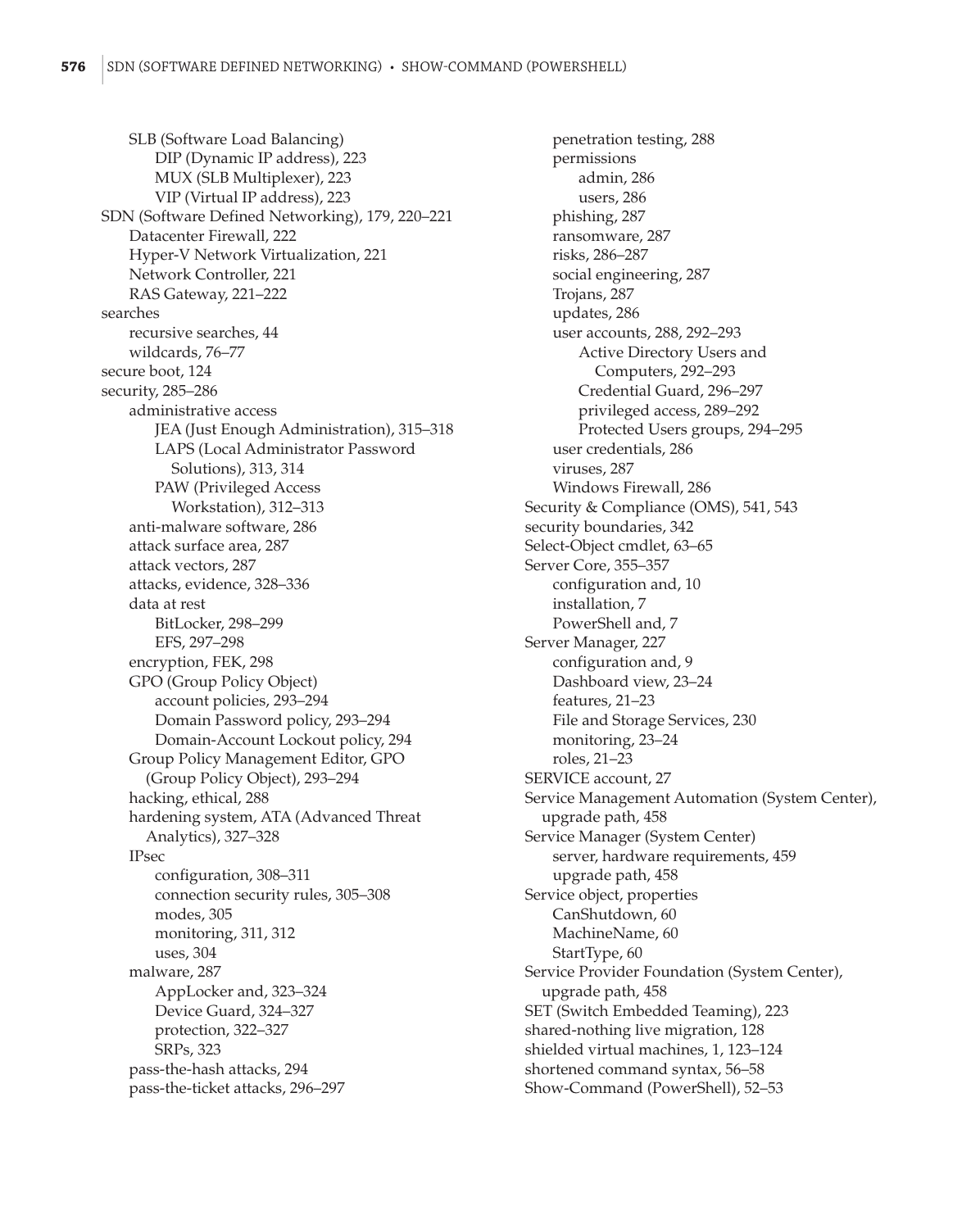sign-on offline, 294–295 SIM (System Image Manager), 14–16 configuration passes, 15 [single] data type, 78 site system roles (System Center) Application Catalog web service point, 503 Application Catalog website point, 503 certificate registration point, 503 cloud-based distribution point, 503 component provider, 502 configurations supported, 504 distribution point, 503 endpoint protection point, 503 enrollment point, 503 enrollment proxy point, 503 fallback status point, 503 management point, 503 reporting services point, 503 services connection point, 503 SMS provider, 502 software requirements, 503–504 software update point, 503 state migration point, 503 site-to-site tunneling, IPsec and, 304 site-to-site VPN, 222 SLAs (Service Level Agreements), OMS, 543–544 SLAT (second-level address translation), 118 SLB (Software Load Balancing), 222–223 DIP (Dynamic IP address), 223 MUX (SLB Multiplexer), 223 VIP (Virtual IP address), 223 smart paging, 124 SMB (Server Message Block), 128 SMD Direct, 122 social engineering, 287 software assurance licensing, 4 Software Defined Networking, 2 splatting functions, 86 spoofing, MAC addresses, virtual machines, 119 SQL Server failover cluster, installation, 462–464 Instance Configuration, 462–463 instances, installation in cluster, 461–465 System Center, file types, 460 SQL Server Installation Center, 461–462 SRPs (Software Restriction Policies), 323 SRV (Service Location), 188–189 records, domain controller, 189 SSTP (Secure Socket Tunneling Protocol), 212 start command, 269

start order, priority, 117 Static Teaming mode, NIC Teaming, 185 stop command, 269 storage container images, 274–275 containers, 275–276 data deduplication, 157 advanced settings, 165–166 background and, 164 enabling, 164–165 optimization and, 162–163 reading optimized data, 163–164 shared folders, 162 software installation data, 162 space-saving technologies, 161–162 virtualization files, 162 domain controllers, 359–360 file systems, 157 NTFS (New Technology File System), 157–161 ReFS (Resilient File System), 157, 159–161 storage QoS (Quality of Service), 157 Storage Replica, 157 Storage Spaces, 157 Storage QoS (Quality of Service), 157 aggregated policy, 176–177 dedicated policy, 176 Storage Replica, 2, 170–171 AD DS and, 174 asymmetric storage, 171 asynchronous replication, 171, 173 Datacenter Edition and, 174 deployment, 174–176 DFS (Distributed File System), 170 network connectivity and, 174 replication options, 172 storage and, 174 stretch clusters, 171 symmetric storage, 171 synchronous replication, 171 Storage Spaces, 166–167 continuous availability, 168 CSVs (Cluster Shared Volumes), 166 resilience mirroring, 167 parity, 167 simple, 167 storage tiering, 168 write-back cache, 168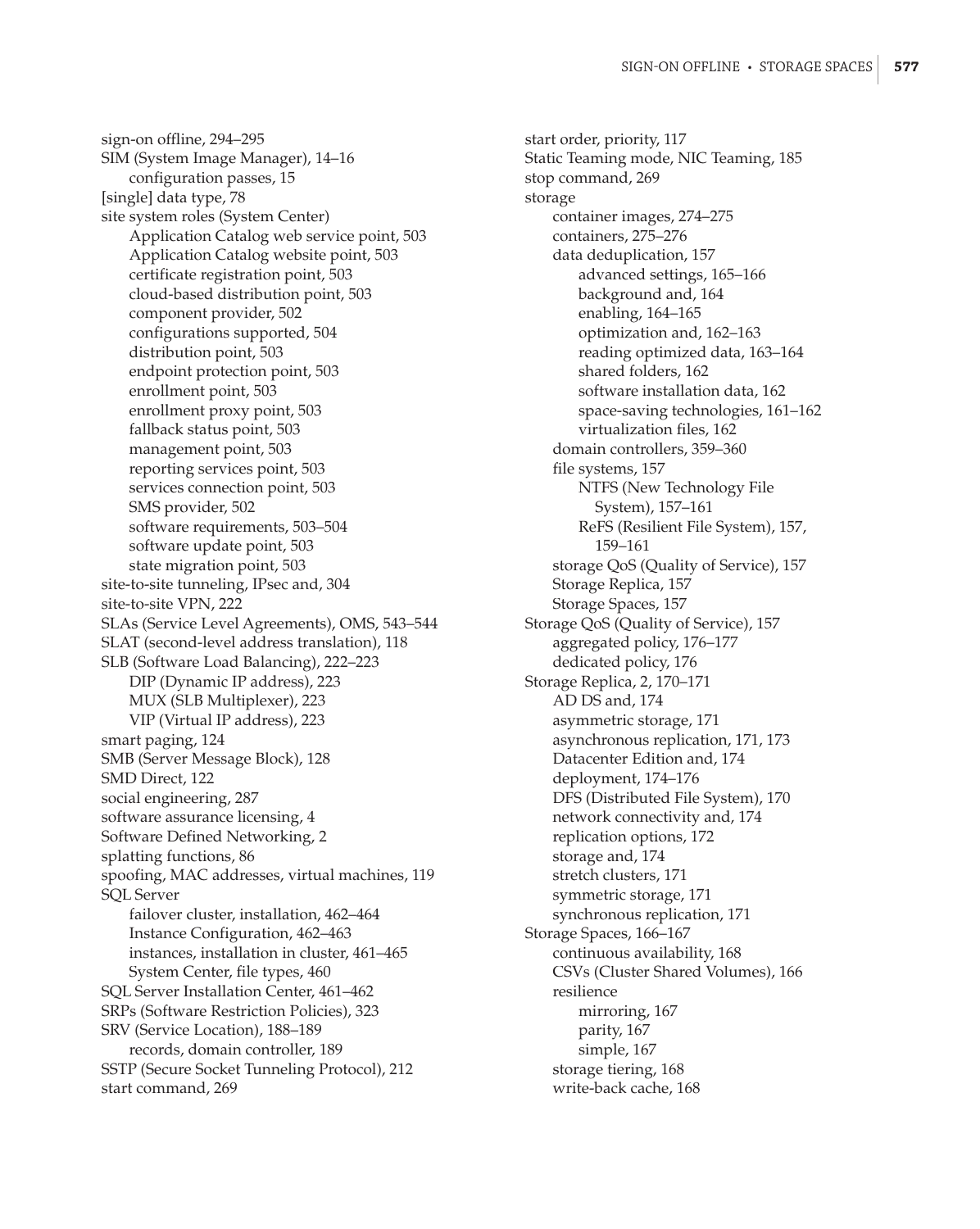Storage Spaces Direct, 2, 168 LAN (Local Area Network), 169 local storage, 169 servers, 169 SMB, 169 stretch clusters, 137, 149–150 Storage Replica, 171 [string] data type, 77 strings comparison operators, 75, 77 -match operand, 80–81 STS (Security Token Service), 423 Switch Independent mode, NIC Teaming, 185 switch parameters, 92–93 switch statement, loops, 100–102 sync shares, 255 syntax, commands, shortened, 56–58 Sysprep, 12–13 virtualization and, 12–13 SYSTEM account, 27 System Audit Mode, 13 System Center, 457 Advisor, 542 Configuration Manager boundaries, 526–527 boundary groups, 526–530 branches, 499–501 Client Push Installation method, 530–531 client settings, 532–534 collections, 535–536 Computer Agent, 532 configuration, 517–526 discovery methods, 518–521 disk space recommendations, 505 hardware inventory cycle, 532 hardware recommendations, 505 primary site servers, 506–517 server hardware, 459 site servers, 501–502, 505–517 site system roles, 502–504 software inventory cycle, 533 upgrade path, 458 Data Protection Manager server hardware, 459 upgrade path, 458 install sequence database clusters, 459–460 database file types, 460 hardware, 459 SQL Server version, 459

Operations Manager activation, 495 agents, 483 databases, 482–483 installation, 486–495 management packs, 484 management server, 482 prerequisites, 484, 485, 488 Report Viewer, 485 server hardware, 459 services, 483–484 SQL CLR Types, 485 upgrade path, 458 web console, 485 Windows Server management pack, 496–499 **Orchestrator** server hardware, 459 upgrade path, 458 Service Management Automation, upgrade path, 458 Service Manager server hardware, 459 upgrade path, 458 Service Provider Foundation, upgrade path, 458 SQL Server database clusters, 459–460 database file types, 460 instance installation in cluster, 461–465 upgrade sequence, 457–458 VMM (Virtual Machine Manager), 20, 465–466, 470 compute fabric, 470 configuration, 466–469 DHCP (Dynamic Host Configuration Protocol), 470–471 DNS (Domain Name System), 470 host groups, 470 Hyper-V, 470 infrastructure servers, 470–472 installation, 466–469 library, 470 network fabric, 472–476 server hardware, 459 storage fabric, 476–477 upgrade path, 458 virtual machines, 478–481 VMware vCenter servers, 470 VMware vSphere host, 470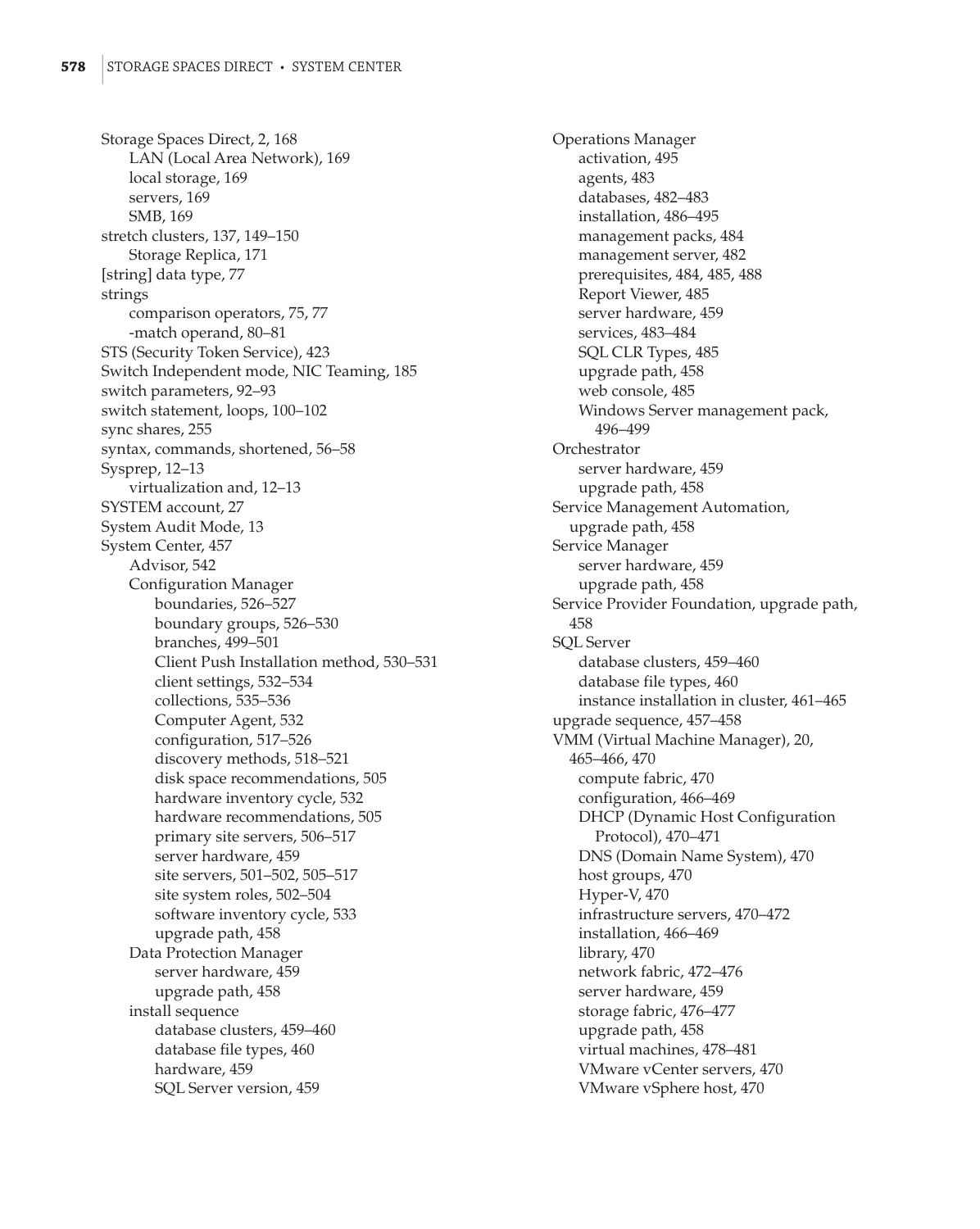System Center Configuration Manager (System Center) boundaries, 526–527 creating, 527 boundary groups, 526–527 creating, 527–530 branches current, 499–500 LTSB (Long-Term Servicing Branch), 500–501 technical preview, 501 Client Push Installation method configuring, 530–531 excluding servers, 531 manual installation, 531 client settings, 532–534 collections, 535–536 uses, 535 Computer Agent, 532 configuration, 517–518 Active Directory methods, 521–526 discovery methods, 518–521 discovery methods Active Directory Forest Discovery, 518 Active Directory Group Discovery, 519 Active Directory System Discovery, 518–519 Active Directory User Discovery, 518–519 Delta Discovery, 521 Heartbeat Discovery, 520–521 Network Discovery, 520 disk space recommendations, 505 hardware inventory cycle, 532 hardware recommendations, 505 primary site servers Active Directory and, 508 ADK 1703, 509–510 configuration, 510–517 installation, 510–517 SCCM, 506–507 schema extension and, 508 WSUS, 509 server, hardware requirements, 459 site servers CAS (central administration site), 501–502 primary, 502 installation, 505–517 secondary, 502 site system roles Application Catalog web service point, 503 Application Catalog website point, 503

certificate registration point, 503 cloud-based distribution point, 503 component provider, 502 configurations supported, 504 distribution point, 503 endpoint protection point, 503 enrollment point, 503 enrollment proxy point, 503 fallback status point, 503 management point, 503 reporting services point, 503 services connection point, 503 SMS provider, 502 software requirements, 503–504 software update point, 503 state migration point, 503 software inventory cycle, 533 upgrade path, 458 System Center Operations Manager, 27 System Center VMM (Virtual Machine Manager), 221 system partitions, 8

## **T**

tables, objects, 61–62 Task Manager, 29–30 Task Scheduler, 25–27 templates, certificate templates, 406–407 built-in, 407 compatibility, 407–409 cryptography, 411–412 issuance requirements, 415–416 properties, 410 publishing certificates, 409–410 request handling, 410–411 requestors, 416–417 security, 413–414 Test-Cluster cmdlet, 143 tokens groups, 371–372 token bloat, 372 Trojans, 287 troubleshooting, Application and System logs, 28–29

#### **U**

UAC (User Account Control), domain controllers and, 363 UEFI (Unified Extensible Firmware Interface), 4, 325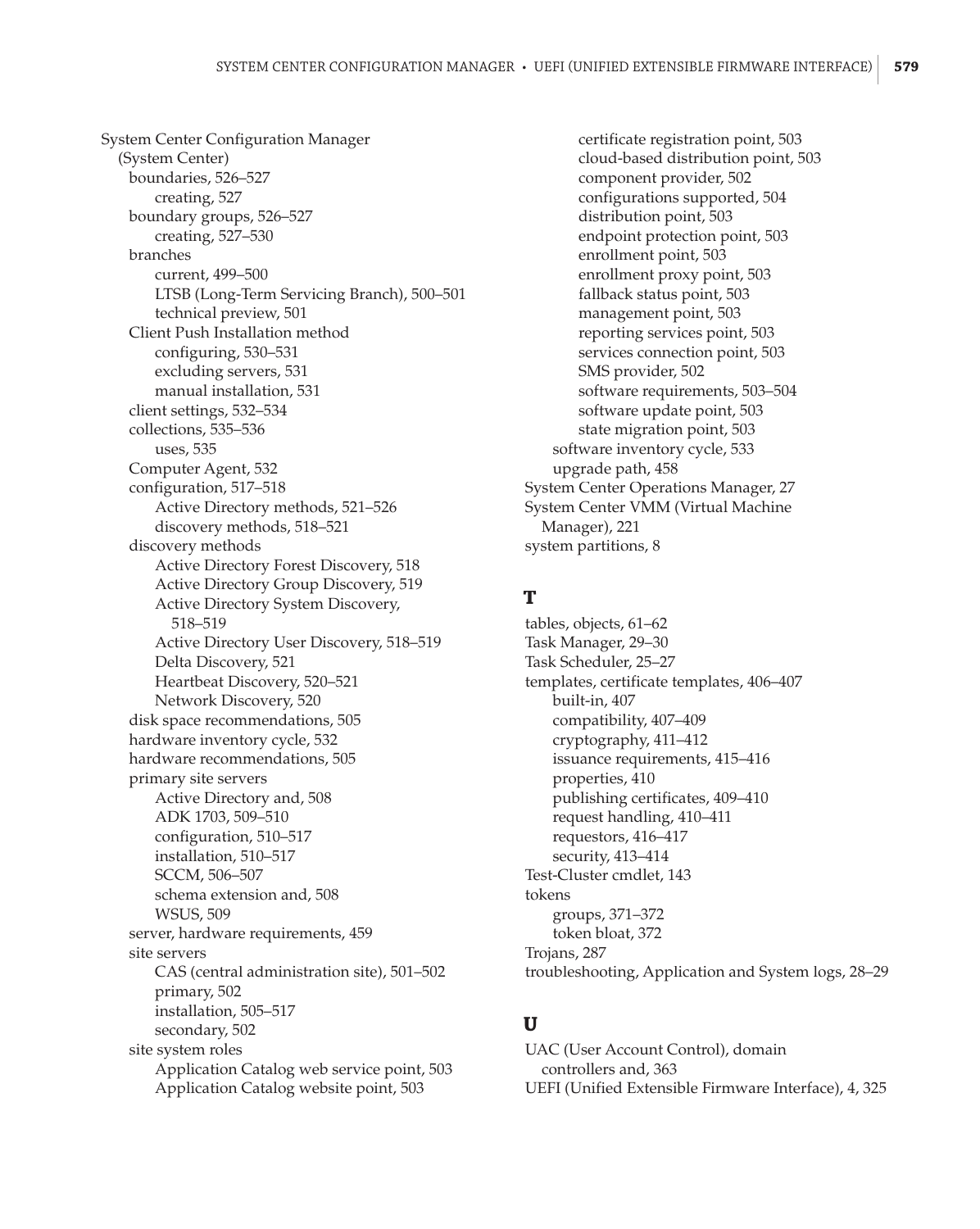UMCI (user mode code integrity), 325 unpause command, 269 updates, cluster aware, 148–149 upgrades cluster, rolling, 117 clusters, 141–142 user accounts Active Directory Users and Computers, 292–293 Credential Guard, 296–297 Group Policy, rights, 289–292 PowerShell deleted, restoring, 370 reports, 368–369 stale, 369–370 privileges, delegating, 295–296 Protected Users groups, 294–295 securing, 292–293 security, 288 privileged access, 289–292 user management, AD DS, 366–368 user-created variables, 83

#### **V**

Validation Wizard, 142–143 Variable: drive, 84 variables clearing, 84 environment variables, 84–85 PowerShell automatic, 83 preference, 83 user-created, 83 removing, 84 VHDX format, 120 virtual hard disks differencing, 121 dynamically expanding, 120 fixed size, 120 pass-through, 121 recommendations, 121 Virtual Machine Connection window, checkpoints, 125 virtual machines, 2 architecture, 260 checkpoints, 125 clustering guest clustering, 132–133 host clustering, 132 configurations, 122–123

containers comparison, 260 entrypoint, 267 exporting, 125–126 Generation 2, 123 guest operating systems, 116 high-availability option, 132 Hyper-V discrete devices, 124 integration services, 124 new features, 117–118 resource metering, 124 secure boot, 124 shielded, 123–124 smart paging, 124 Hyper-V Replica, 129–130 importing, 125–126 installation, 5 live migration, 126, 127–128 MAC address spoofing, 119 migration, 126–127 Exporting and Importing Virtual Machines, 127 Live Migration, 127 Quick Migration, 127 Virtual Machine and Storage Machine, 127 PowerShell Direct, 126 shielded, 117 states, 124 virtual switches, 121–122 Virtual Secure Mode, 325 Virtual Secure Mode Protected Code Integrity, 325 virtual switches, 121 external, 122 internal, 122 private, 122 virtualization. See also Hyper-V deployment and, 19–20 licensing, 1, 2 nested, 117, 119–120 network adapter teaming, 183 Sysprep, 12–13 viruses, 287 VM Monitor Mode, extensions, 118 VMK (volume master key), 299 VMM (Virtual Machine Manager), System Center, 20, 221 compute fabric, 470 configuration, 466–469 Database Configuration screen, 467–468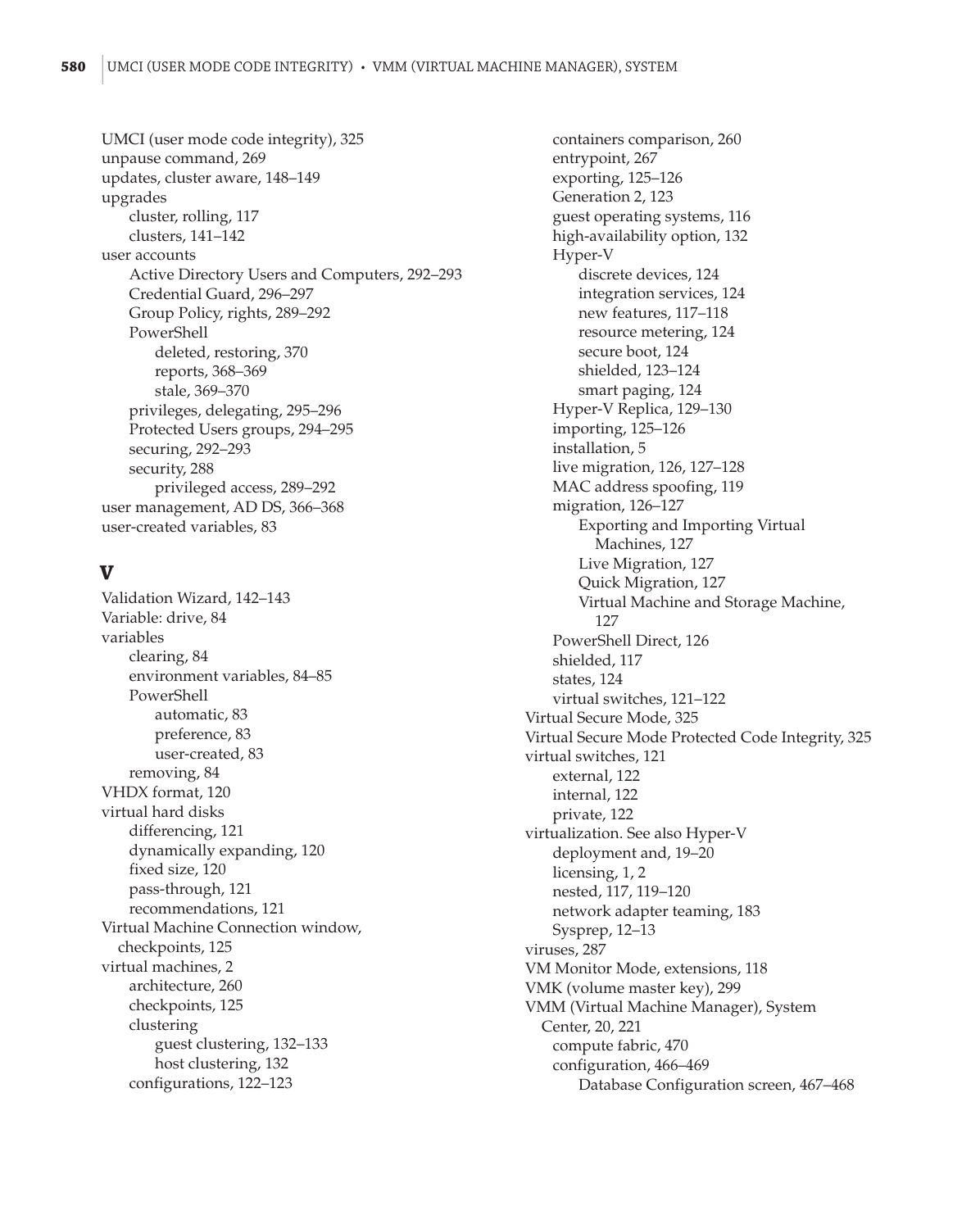library configuration, 468 port configuration, 468–469 service account, 467–468 DHCP (Dynamic Host Configuration Protocol), 470–471 DNS (Domain Name System), 470 host groups, 470 Hyper-V clusters, 470 hosts, 470 infrastructure servers, 470–472 installation Diagnostic and Usage Data, 467 Getting Started screen, 466 license agreement, 466 location, 467 prerequisites, 467 product registration, 466 library, 470 network fabric logical, 472 creating, 473–474 virtualization gateways, 473 VM, 472 creating, 475–476 server, hardware requirements, 459 storage fabric devices, 476–477 RAID, 476 SAS (Serial Attached SCSI), 476 upgrade path, 458 virtual machines Create Virtual Machine Wizard, 479–480 destination, 480–481 hardware configuration, 480 provisioning, 478 VMware vCenter servers, 470 VMware vSphere hosts, 470 VMQ (virtual machine queue), 122 VMware, 2 [void] data type, 78 volume licensing, 3–4 VPN (virtual private network), 210 Always On VPN, 217–218 DirectAccess and, 211, 218 GRE (Generic Routing Encapsulation), 222 latency, 210 point-to-site, 222 protocols IKEv2, 212

L2TP, 212 PPTP, 211 SSTP, 212 RADIUS, 217 server, configuration, 213–215 site-to-site, 222

#### **W**

WAP (Web Application Proxy), 211, 218–219 WDS (Windows Deployment Services) image types, 16 installation, 16–19 web services, PKI (public key infrastructure) and, 392 -WhatIf parameter, 53–54 while loop, 102–104 wildcards, 76–77 filters and, 207 Windows Defender disabling, 322 domain controllers and, 363 scan options, 322 Windows Firewall, 179, 185 domain controllers and, 363 enabling, 186 profiles Domain, 186 Private, 186 Public, 187 rules, inbound, 187 Windows Firewall with Advanced Security, 300–302 firewall profiles, 300 inbound rules, 302–303 outbound rules, 302–303 PowerShell, cmdlets, 303 Windows Server 2012 Active Directory Recycle Bin, 340 DAC (Dynamic Access Control), 340 Fine-Grained Password Policies, 340 virtualization, 340 Windows Server 2012 R2, AD DS Conditional Access, 340 Multifactor Authentication, 340 Workplace Join, 340 Windows Server 2016 activation, 10–11 editions, 1–2 differences, 1–2 Hyper-V Containers, 2